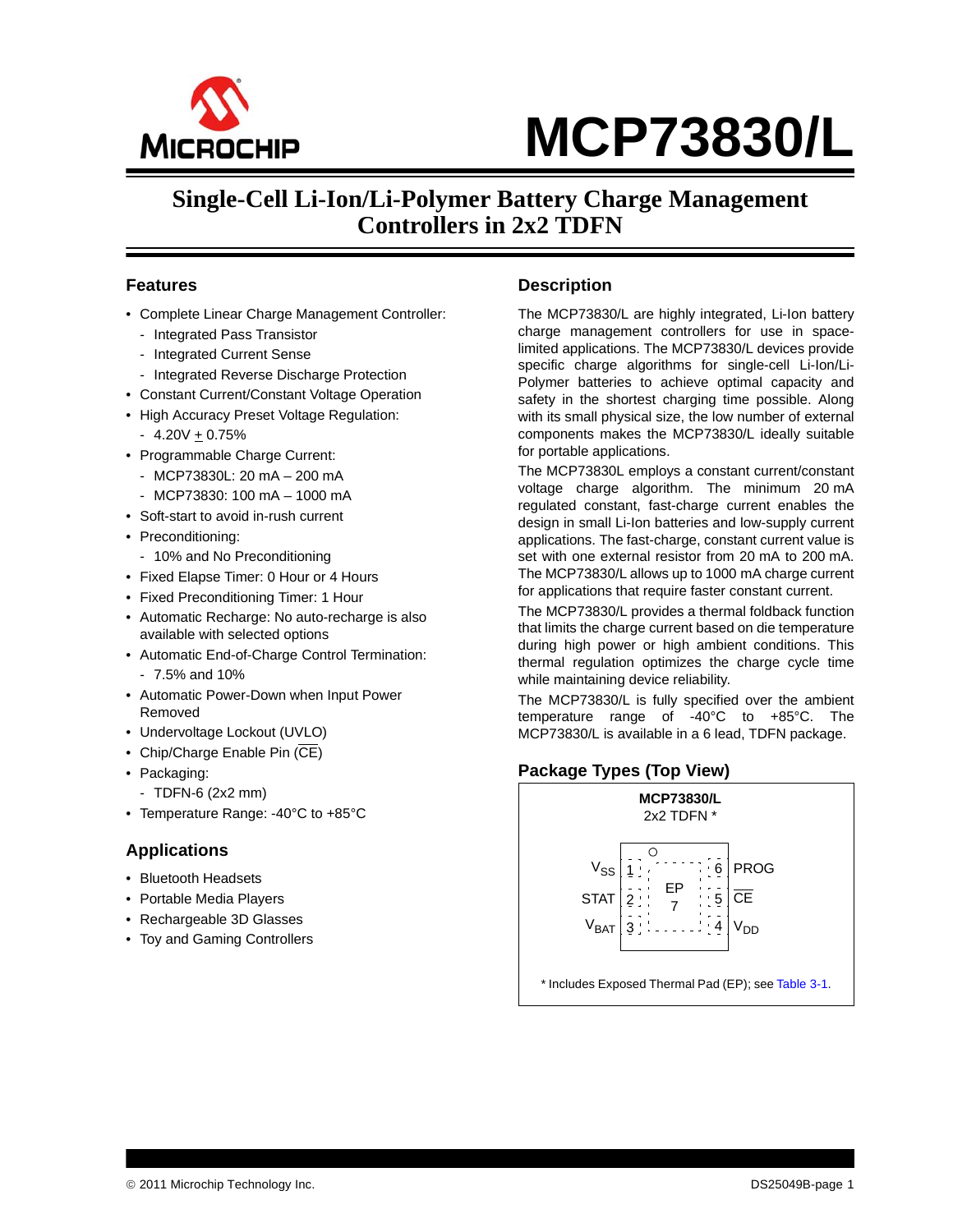### **Typical Application**



### **Functional Block Diagram**

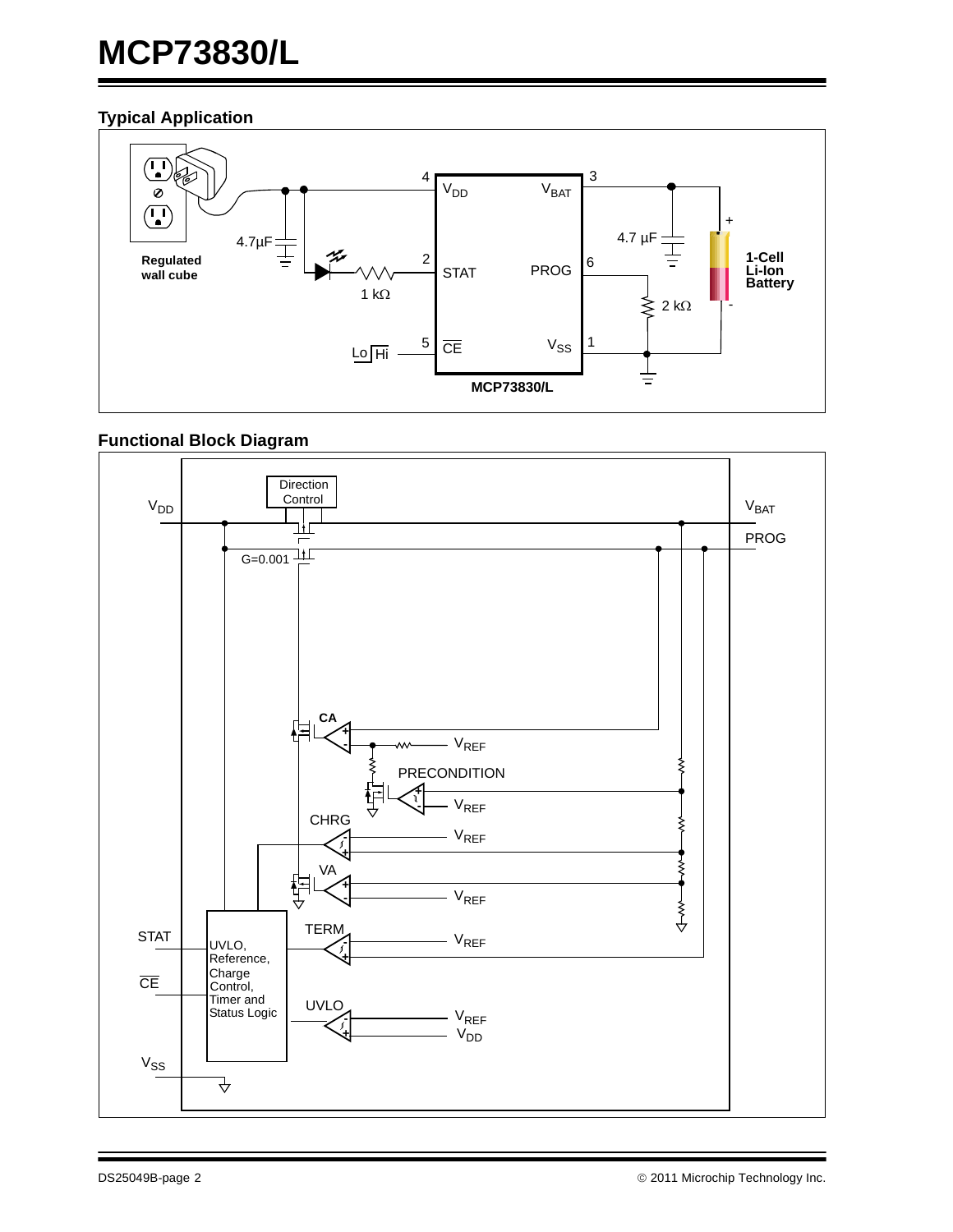### <span id="page-2-1"></span>**1.0 ELECTRICAL CHARACTERISTICS**

#### **Absolute Maximum Ratings†**

| All Inputs and Outputs w.r.t. $V_{SS}$ -0.3 to $(V_{DD}+0.3)V$   |  |
|------------------------------------------------------------------|--|
| Maximum Junction Temperature, T <sub>.J</sub> Internally Limited |  |
|                                                                  |  |
| ESD protection on all pins                                       |  |
| Human Body Model (1.5 kW in Series with 100 pF) ≥ 2 kV           |  |

Machine Model (200 pF, No Series Resistance).............300V

#### **† Notice:** Stresses above those listed under "Maximum Ratings" may cause permanent damage to the device. This is a stress rating only and functional operation of the device at those or any other conditions above those indicated in the operational listings of this specification is not implied. Exposure to maximum rating conditions for extended periods may affect device reliability.

# **DC CHARACTERISTICS**

**Electrical Specifications:** Unless otherwise indicated, all limits apply for  $V_{DD}$ = [V<sub>REG</sub>(Typical) + 0.3V] to 6V,  $T_A$  = -40°C to +85°C. Typical values are at +25°C,  $V_{DD}$  = [V<sub>REG</sub> (Typical) + 1.0V]

| <b>Parameters</b>                                 | Sym                                                    | <b>Min</b> | <b>Typ</b> | Max                      | <b>Units</b>  | <b>Conditions</b>                                                |
|---------------------------------------------------|--------------------------------------------------------|------------|------------|--------------------------|---------------|------------------------------------------------------------------|
| <b>Supply Input</b>                               |                                                        |            |            |                          |               |                                                                  |
| Input Voltage Range                               | V <sub>DD</sub>                                        | 3.75       |            | 6                        | $\vee$        |                                                                  |
| <b>Supply Current</b>                             | l <sub>SS</sub>                                        |            | 0.6        | $\overline{2}$           | μA            | Shutdown:                                                        |
|                                                   |                                                        |            |            |                          |               | $V_{DD} \leq V_{STOP}$ - 300 mV                                  |
|                                                   |                                                        |            | 500        | 900                      | μA            | Charging                                                         |
|                                                   |                                                        |            | 25         | 50                       | μA            | Standby; $CE = V_{DD}$                                           |
| <b>Battery Discharge Current</b>                  |                                                        |            |            |                          |               |                                                                  |
| <b>Output Reverse</b>                             | <b>IDISCHARGE</b>                                      |            | 10         | 15                       | μA            | Charge Complete;                                                 |
| Leakage Current                                   |                                                        |            |            |                          |               | V <sub>DD</sub> is Present                                       |
|                                                   |                                                        |            | 0.5        |                          | μA            | Shutdown                                                         |
|                                                   |                                                        |            |            |                          |               | $(V_{DD} \leq V_{BAT}$ , or $V_{DD} < V_{STOP})$                 |
|                                                   |                                                        |            | 0.5        |                          | μA            | Standby; $CE = V_{DD}$                                           |
| <b>Undervoltage Lockout</b>                       |                                                        |            |            |                          |               |                                                                  |
| <b>UVLO Start Threshold</b>                       | <b>V<sub>START</sub></b>                               | 3.45       | 3.6        | 3.75                     | V             | V <sub>DD</sub> Low-to-High                                      |
| <b>UVLO Stop Threshold</b>                        | V <sub>STOP</sub>                                      | 3.15       | 3.3        | 3.45                     | V             | V <sub>DD</sub> High-to-Low                                      |
| <b>UVLO Hysteresis</b>                            | <b>V<sub>HYS</sub></b>                                 |            | 300        |                          | mV            |                                                                  |
| <b>Voltage Regulation (Constant Voltage Mode)</b> |                                                        |            |            |                          |               |                                                                  |
| <b>Regulated Output</b><br><b>Voltage Options</b> | V <sub>REG</sub>                                       |            | 4.20       |                          | V             | $V_{DD} = [V_{REG}(Typical) + 1V]$<br>$I_{OUT} = 30$ mA          |
| Output Voltage<br>Tolerance                       | VRTOL                                                  | $-0.75$    |            | 0.75                     | $\frac{0}{0}$ | $T_A = -5^\circ \text{C}$ to $+55^\circ \text{C}$                |
| Line Regulation                                   | $ (\Delta V_{BAT}/V_{BAT}) $<br>$\Delta V_{\text{DD}}$ |            | 0.2        | 0.3                      | %N            | $V_{DD} = [V_{REG}(Typical) + 1V]$ to<br>12V                     |
|                                                   |                                                        |            |            |                          |               | $I_{OUT} = 30$ mA                                                |
| Load Regulation                                   | $ \Delta V_{BAT}/V_{BAT} $                             |            | 0.2        | 0.3                      | %             | $I_{OUT}$ = 30 mA - 150 mA<br>$V_{DD} = [V_{REG}(Typical) + 1V]$ |
| <b>Supply Ripple</b>                              | <b>PSRR</b>                                            |            | 52         |                          | dB            | $I_{\text{OUT}}$ = 30 mA, 10 Hz to 1 kHz                         |
| Attenuation                                       |                                                        |            | 47         | $\overline{\phantom{0}}$ | dB            | $IOUT$ = 30 mA, 10 Hz to 10 kHz                                  |

<span id="page-2-0"></span>**Note 1:** Not production tested. Ensured by design.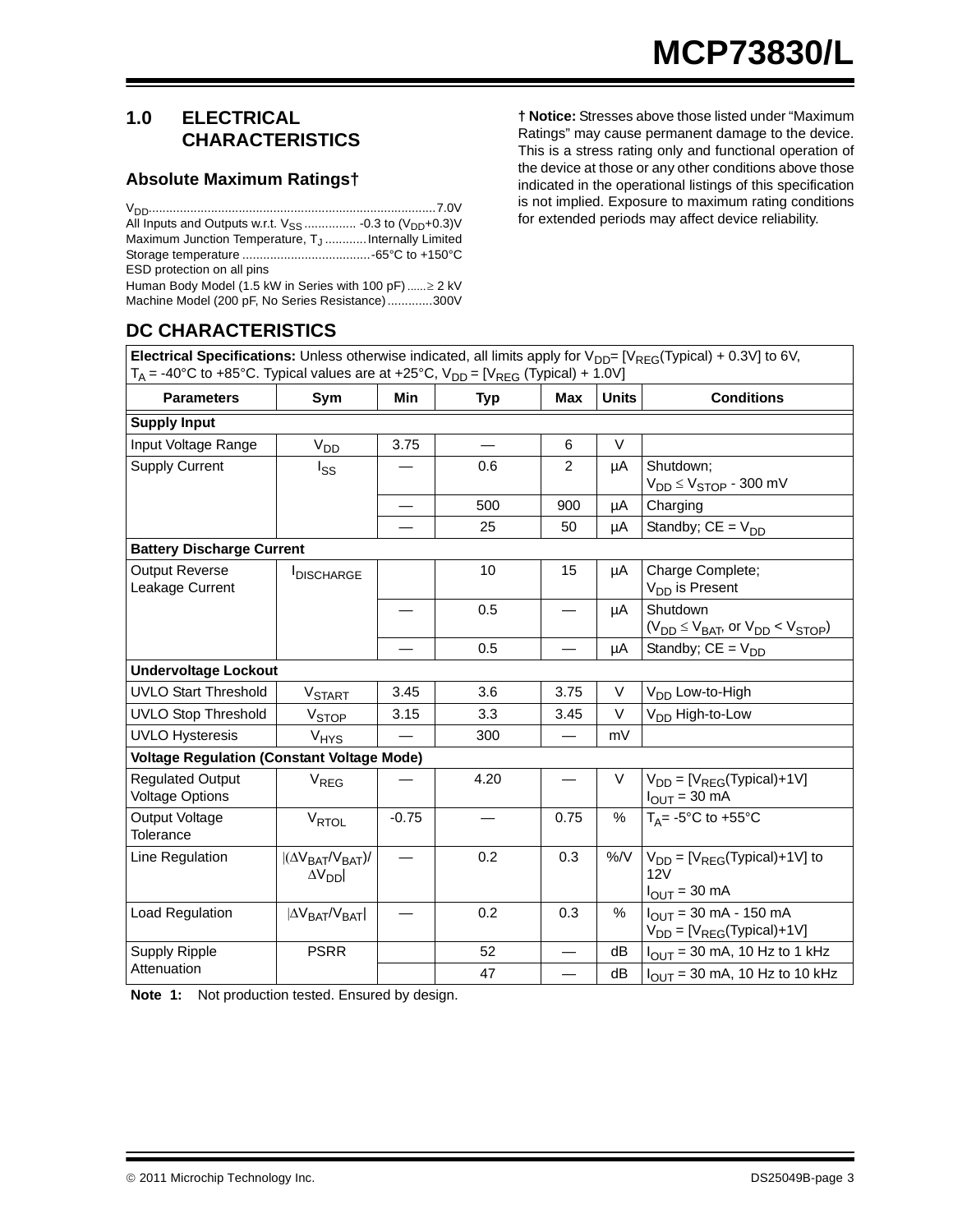# **DC CHARACTERISTICS (CONTINUED)**

| Electrical Specifications: Unless otherwise indicated, all limits apply for $V_{DD} = [V_{REG}(Typical) + 0.3V]$ to 6V,<br>$T_A$ = -40°C to +85°C. Typical values are at +25°C, $V_{DD}$ = [ $V_{REG}$ (Typical) + 1.0V] |                                     |                          |                    |                          |              |                                                        |  |
|--------------------------------------------------------------------------------------------------------------------------------------------------------------------------------------------------------------------------|-------------------------------------|--------------------------|--------------------|--------------------------|--------------|--------------------------------------------------------|--|
| <b>Parameters</b>                                                                                                                                                                                                        | Sym                                 | Min                      | <b>Typ</b>         | <b>Max</b>               | <b>Units</b> | <b>Conditions</b>                                      |  |
| <b>Current Regulation (Fast Charge, Constant-Current Mode)</b>                                                                                                                                                           |                                     |                          |                    |                          |              |                                                        |  |
| Fast Charge Current                                                                                                                                                                                                      | <b>REG</b>                          | 20                       |                    | 200                      | mA           |                                                        |  |
| Regulation<br><b>MCP73830L</b>                                                                                                                                                                                           |                                     |                          | 20                 |                          | mA           | $PROG = 10 k\Omega$                                    |  |
|                                                                                                                                                                                                                          |                                     |                          | 200                |                          | mA           | $PROG = 1 k\Omega$                                     |  |
| <b>Fast Charge Current</b>                                                                                                                                                                                               | <b>I</b> REG                        | 100                      |                    | 1000                     | mA           |                                                        |  |
| Regulation<br><b>MCP73830</b>                                                                                                                                                                                            |                                     |                          | 100                |                          | mA           | PROG = $10 k\Omega$                                    |  |
|                                                                                                                                                                                                                          |                                     | $\overline{\phantom{0}}$ | 1000               |                          | mA           | $PROG = 1 k\Omega$                                     |  |
| <b>Charge Current</b><br>Tolerance                                                                                                                                                                                       | <b>IRTOL</b>                        |                          | 10                 | $\overline{\phantom{0}}$ | $\%$         | $V_{DD} = 4.5V$ , T <sub>A</sub> = -5°C to +55°C       |  |
| Preconditioning Current Regulation (Trickle Charge Constant Current Mode)                                                                                                                                                |                                     |                          |                    |                          |              |                                                        |  |
| <b>Precondition Current</b>                                                                                                                                                                                              | I <sub>PREG</sub> /I <sub>REG</sub> |                          | 10                 |                          | $\%$         | PROG = 1 k $\Omega$ to 10 k $\Omega$                   |  |
| Ratio                                                                                                                                                                                                                    |                                     |                          | 100                |                          | $\%$         | No Preconditioning                                     |  |
| <b>Precondition Voltage</b><br><b>Threshold Ratio</b>                                                                                                                                                                    | V <sub>PTH</sub> /V <sub>REG</sub>  | 70                       | 72                 | 75                       | $\%$         | V <sub>BAT</sub> Low-to-High<br>$T_A = -5$ °C to +55°C |  |
| Precondition<br>Hysteresis                                                                                                                                                                                               | V <sub>PHYS</sub>                   |                          | 100                |                          | mV           |                                                        |  |
| <b>Charge Termination</b>                                                                                                                                                                                                |                                     |                          |                    |                          |              |                                                        |  |
| Charge Termination                                                                                                                                                                                                       | <b>ITERM/IREG</b>                   | 5.6                      | 7.5                | 9.4                      | $\%$         | PROG = 1 k $\Omega$ to 10 k $\Omega$                   |  |
| <b>Current Ratio</b>                                                                                                                                                                                                     |                                     | 8                        | 10                 | 12                       | %            | $V_{DD} = 4.5V$ , T <sub>A</sub> =-5°C to +55°C        |  |
| <b>Automatic Recharge</b>                                                                                                                                                                                                |                                     |                          |                    |                          |              |                                                        |  |
| Recharge Voltage                                                                                                                                                                                                         | V <sub>RTH</sub> /V <sub>REG</sub>  | 94.5                     | 96.5               | 98.5                     | $\%$         | V <sub>BAT</sub> High-to-Low                           |  |
| <b>Threshold Ratio</b>                                                                                                                                                                                                   |                                     |                          | 0                  |                          | %            | No Automatic Recharge                                  |  |
| <b>Pass Transistor ON-Resistance</b>                                                                                                                                                                                     |                                     |                          |                    |                          |              |                                                        |  |
| <b>ON-Resistance</b>                                                                                                                                                                                                     | R <sub>DSON</sub>                   |                          | 500                | $\overline{\phantom{0}}$ | $m\Omega$    | $V_{DD} = 4.5V$ , T <sub>J</sub> = 105°C (Note 1)      |  |
| <b>Status Indicator - STAT</b>                                                                                                                                                                                           |                                     |                          |                    |                          |              |                                                        |  |
| Sink Current                                                                                                                                                                                                             | <b>I</b> SINK                       |                          | 16                 | 30                       | mA           |                                                        |  |
| Low Output Voltage                                                                                                                                                                                                       | $V_{OL}$                            |                          | 0.4                | $\mathbf{1}$             | $\vee$       | $I_{SINK} = 4 mA$                                      |  |
| Input Leakage Current                                                                                                                                                                                                    | $I_{LK}$                            |                          | 0.01               | 1                        | μA           | High Impedance, V <sub>DD</sub> on Pin                 |  |
| <b>PROG Input</b>                                                                                                                                                                                                        |                                     |                          |                    |                          |              |                                                        |  |
| Charge Impedance<br>Range                                                                                                                                                                                                | R <sub>PROG</sub>                   | 1                        |                    | 10                       | kΩ           |                                                        |  |
| <b>Automatic Power Down</b>                                                                                                                                                                                              |                                     |                          |                    |                          |              |                                                        |  |
| <b>Automatic Power</b><br>Down Entry Threshold                                                                                                                                                                           | VPDENTRY                            |                          | $V_{BAT} + 50$ mV  |                          | $\vee$       | V <sub>DD</sub> Falling                                |  |
| <b>Automatic Power</b><br>Down Exit Threshold                                                                                                                                                                            | VPDEXIT                             |                          | $V_{BAT}$ + 150 mV |                          | V            | V <sub>DD</sub> Rising                                 |  |
| <b>Charge Enable (CE)</b>                                                                                                                                                                                                |                                     |                          |                    |                          |              |                                                        |  |
| Input High Voltage<br>Level                                                                                                                                                                                              | $T_{SD}$                            | 1.5                      |                    |                          | $\vee$       |                                                        |  |
| Input Low Voltage<br>Level                                                                                                                                                                                               | $V_{IL}$                            |                          |                    | 0.8                      | $\vee$       |                                                        |  |
| Input Leakage Current                                                                                                                                                                                                    | $I_{LK}$                            |                          | 5                  | 8                        | μA           | $V_{DD} = 5V$<br>$T_A$ = -5°C to +55°C                 |  |

**Note 1:** Not production tested. Ensured by design.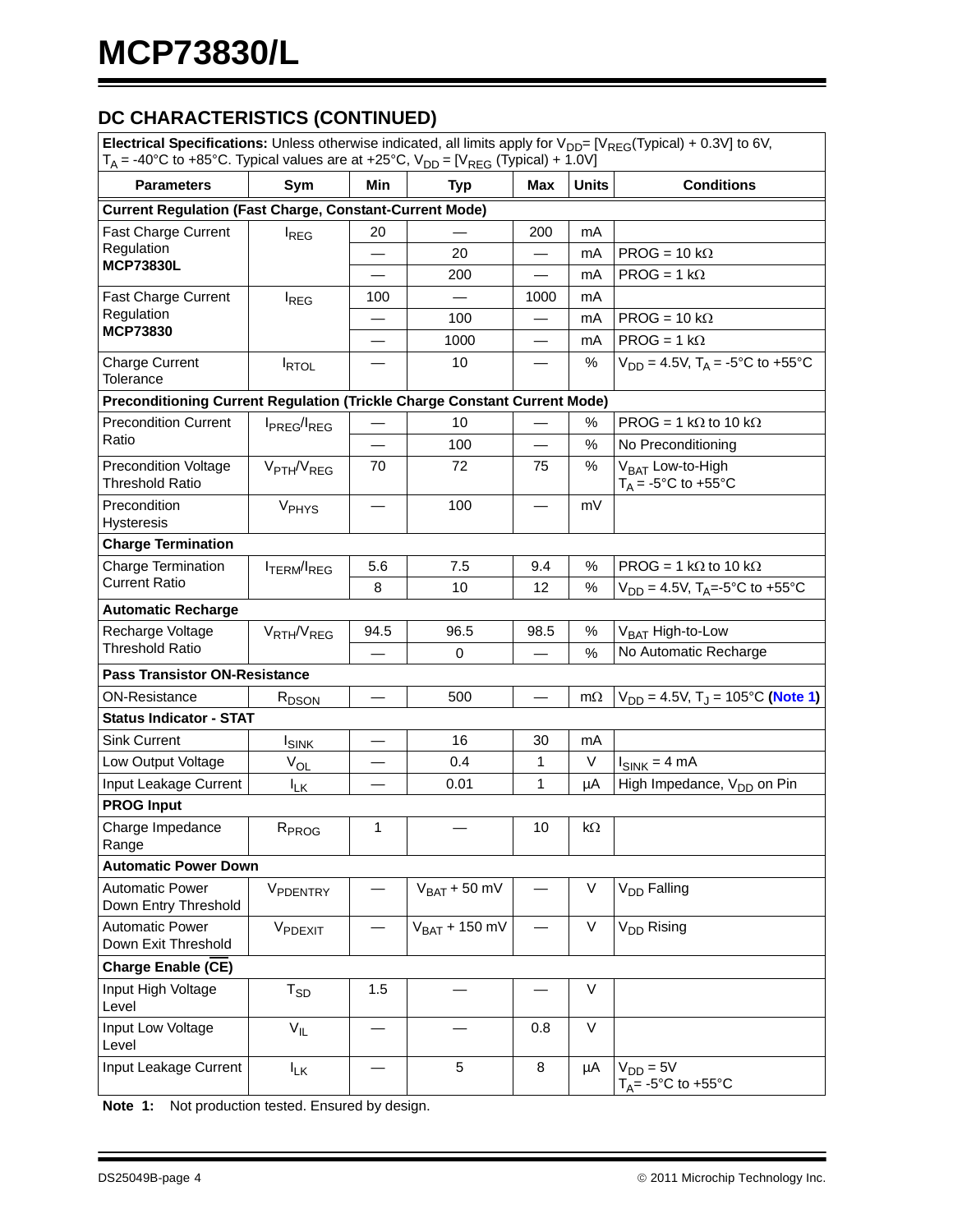# **DC CHARACTERISTICS (CONTINUED)**

| Electrical Specifications: Unless otherwise indicated, all limits apply for $V_{DD} = [V_{REG}(Typical) + 0.3V]$ to 6V,<br>$T_A$ = -40°C to +85°C. Typical values are at +25°C, $V_{DD}$ = [ $V_{REG}$ (Typical) + 1.0V] |              |     |            |     |       |                   |
|--------------------------------------------------------------------------------------------------------------------------------------------------------------------------------------------------------------------------|--------------|-----|------------|-----|-------|-------------------|
| <b>Parameters</b>                                                                                                                                                                                                        | Svm          | Min | <b>Typ</b> | Max | Units | <b>Conditions</b> |
| <b>Thermal Shutdown</b>                                                                                                                                                                                                  |              |     |            |     |       |                   |
| Die Temperature                                                                                                                                                                                                          | Гsр          |     | 150        |     | °C    |                   |
| Die Temperature<br><b>Hysteresis</b>                                                                                                                                                                                     | <b>SDHYS</b> |     | 10         |     | °C    |                   |

**Note 1:** Not production tested. Ensured by design.

# **AC CHARACTERISTICS**

**Electrical Specifications:** Unless otherwise specified, all limits apply for V<sub>DD</sub>= [V<sub>REG</sub>(Typical)+0.3V] to 6V,  $T_A$  = -40°C to +85°C. Typical values are at +25°C, V<sub>DD</sub>= [V<sub>REG</sub>(Typical)+1.0V]

| <b>Parameters</b>                               | Sym                  | Min | Typ | Max | <b>Units</b> | <b>Conditions</b>                  |
|-------------------------------------------------|----------------------|-----|-----|-----|--------------|------------------------------------|
| <b>Elapsed Timer</b>                            |                      |     |     |     |              |                                    |
| <b>Elapsed Timer Period</b>                     | <sup>t</sup> ELAPSED |     | 0   |     | <b>Hours</b> | <b>Timer Disabled</b>              |
|                                                 |                      | 3.5 | 4.0 | 4.5 | Hours        |                                    |
| <b>Preconditioning Timer</b>                    |                      |     |     |     |              |                                    |
| Preconditioning Timer Period                    | <sup>T</sup> PRECHG  | 0.8 |     | 1.2 | <b>Hours</b> | Disabled Timer                     |
| <b>Status Indicator</b>                         |                      |     |     |     |              |                                    |
| <b>Status Output Turn-Off</b>                   | $t_{\text{OFF}}$     |     |     | 500 | μs           | $I_{SINK}$ = 1 mA to 0 mA (Note 1) |
| Status Output Turn-On                           | t <sub>ON</sub>      |     |     | 500 | μs           | $I_{SINK} = 0$ mA to 1 mA (Note 1) |
| Nata 4. Not production tooted Engurad by decian |                      |     |     |     |              |                                    |

<span id="page-4-0"></span>**Note 1:** Not production tested. Ensured by design.

### **TEMPERATURE SPECIFICATIONS**

| <b>Electrical Specifications:</b> Unless otherwise indicated, all limits apply for $V_{DD} = [V_{REG}(Typical) + 0.3V]$ to 6V.<br>Typical values are at +25°C, $V_{DD} = [V_{REG} (Typical) + 1.0V]$ |                           |       |     |        |              |                                                      |  |
|------------------------------------------------------------------------------------------------------------------------------------------------------------------------------------------------------|---------------------------|-------|-----|--------|--------------|------------------------------------------------------|--|
| <b>Parameters</b>                                                                                                                                                                                    | Sym                       | Min   | Typ | Max    | <b>Units</b> | <b>Conditions</b>                                    |  |
| <b>Temperature Ranges</b>                                                                                                                                                                            |                           |       |     |        |              |                                                      |  |
| Specified Temperature Range                                                                                                                                                                          | Т <sub>А</sub>            | -40   |     | $+85$  | °C           |                                                      |  |
| <b>Operating Temperature Range</b>                                                                                                                                                                   | $\mathsf{T}_{\mathsf{J}}$ | -40   |     | $+125$ | °C           |                                                      |  |
| Storage Temperature Range                                                                                                                                                                            | $\mathsf{T}_\mathsf{A}$   | $-65$ |     | $+150$ | °C           |                                                      |  |
| <b>Thermal Package Resistances</b>                                                                                                                                                                   |                           |       |     |        |              |                                                      |  |
| Thermal Resistance, TDFN-6 (2x2)                                                                                                                                                                     | $\theta_{JA}$             |       | 91  |        | °C/W         | 4-Layer JC51-7 Standard<br>Board, Natural Convection |  |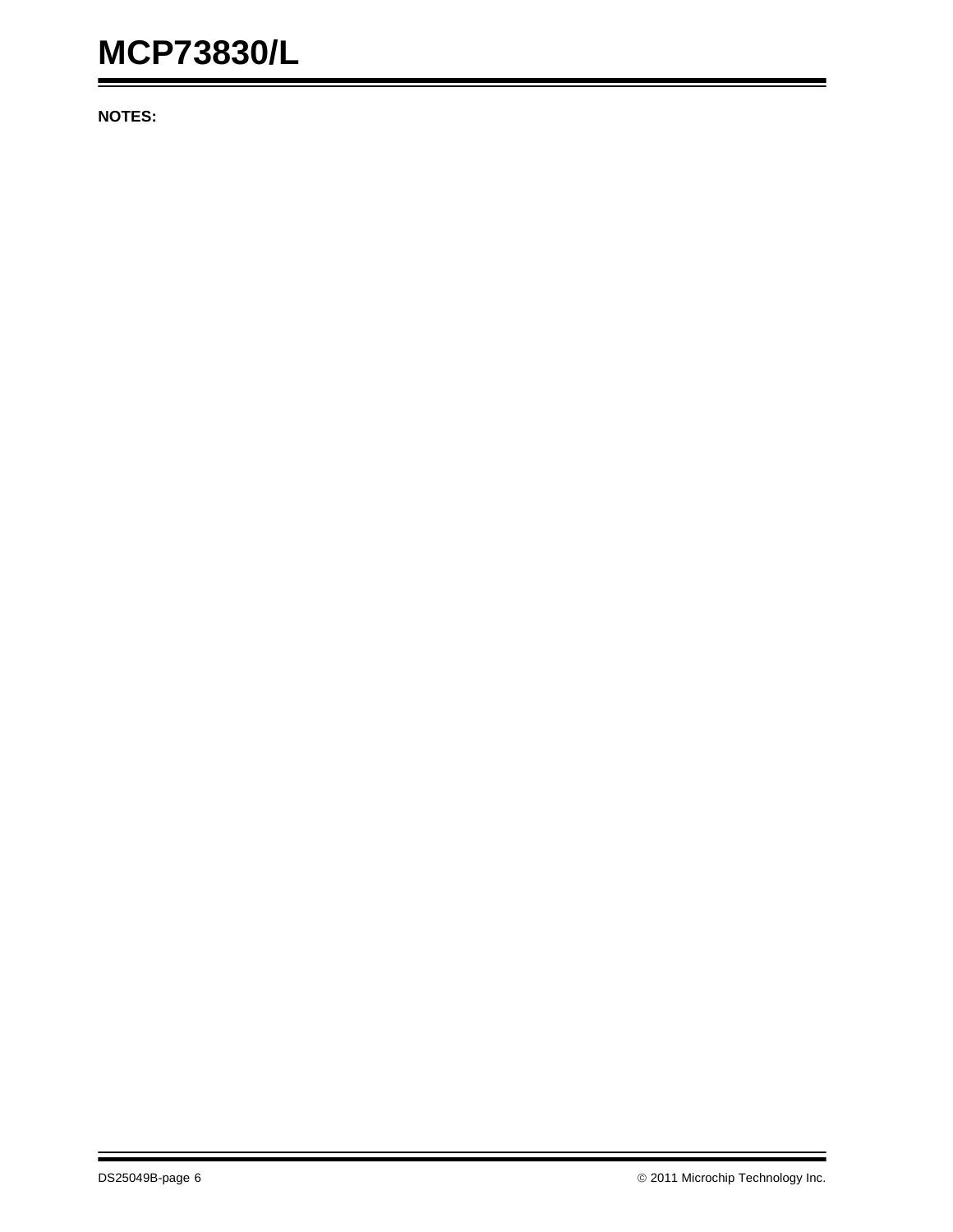# **2.0 TYPICAL PERFORMANCE CURVES**

**Note:** The graphs and tables provided following this note are a statistical summary based on a limited number of samples and are provided for informational purposes only. The performance characteristics listed herein are not tested or guaranteed. In some graphs or tables, the data presented may be outside the specified operating range (e.g., outside specified power supply range) and therefore outside the warranted range.

**Note:** Unless otherwise indicated,  $V_{DD} = [V_{REG}(Typical) + 1V]$ ,  $I_{OUT} = 30$  mA and  $T_A = +25$ °C, Constant Voltage mode.



*FIGURE 2-1: Battery Regulation Voltage (V<sub>BAT</sub>)* vs. Supply Voltage (V<sub>DD</sub>).



*FIGURE 2-2: Battery Regulation Voltage*   $(V_{BAT})$  vs. Ambient Temperature  $(T_A)$ .



*(VBAT) vs. Ambient Temperature (TA).*



*FIGURE 2-4: Battery Regulation Voltage*   $(V_{BAT})$  vs. Charge Current  $(I_{OUT})$ .



*FIGURE 2-5: Charge Current (I<sub>OUT</sub>) vs. Programming Resistor (R<sub>PROG</sub>), MCP73830L.* 



*FIGURE 2-6: Output Leakage Current (IDISCHARGE) vs. Ambient Temperature (TA).*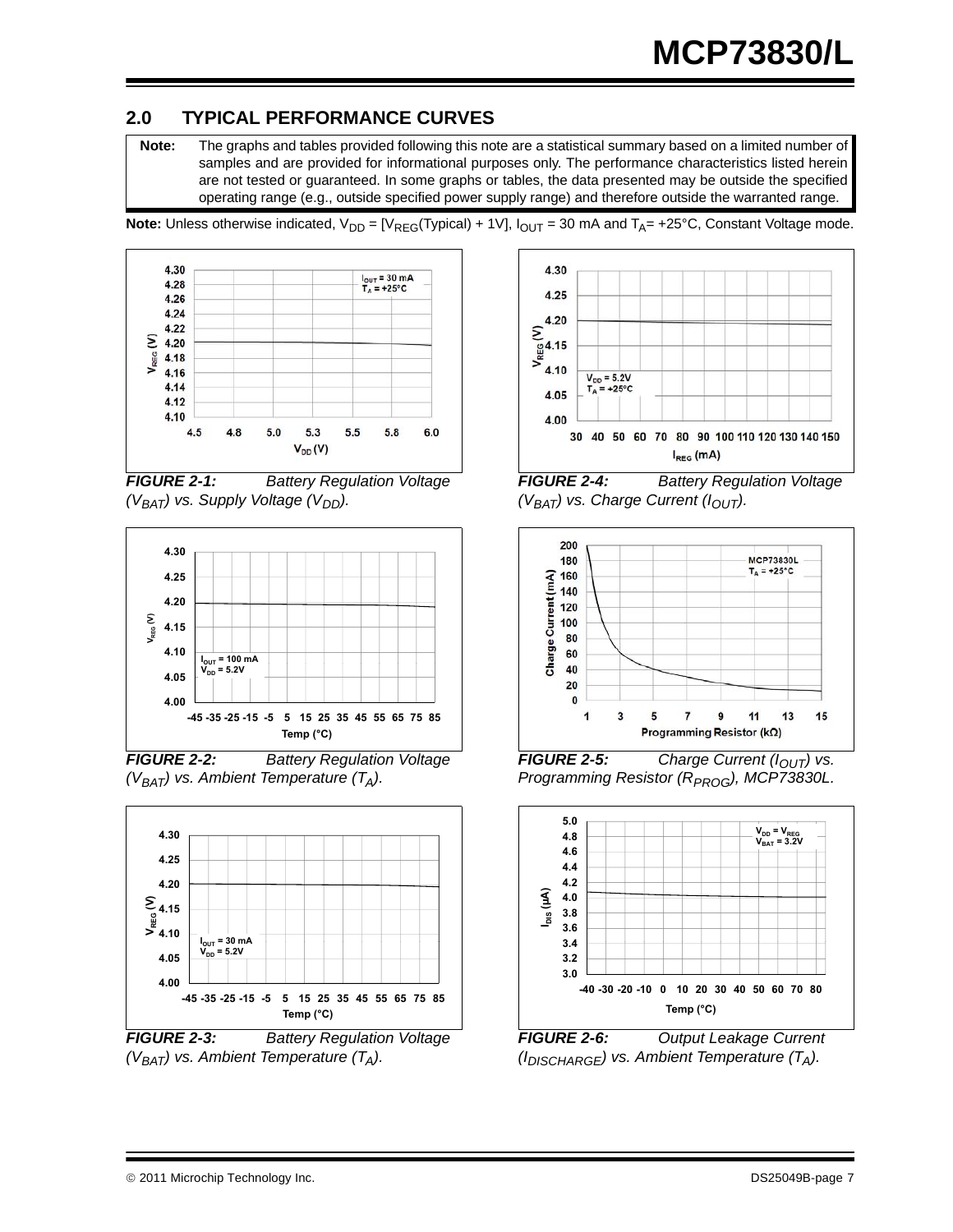**Note:** Unless otherwise indicated,  $V_{DD} = [V_{REG}(Typical) + 1V]$ ,  $I_{OUT} = 10$  mA and  $T_A = +25$ °C, Constant Voltage mode.



*FIGURE 2-7: Output Leakage Current (IDISCHARGE) vs. Ambient Temperature (TA).*



*FIGURE 2-8: Output Leakage Current (IDISCHARGE) vs. Battery Regulation Voltage*   $(V_{BAT})$ .



**FIGURE 2-9:** Charge Current ( $I_{OUT}$ ) vs. *Ambient Temperature (TA), MCP73830.*



**FIGURE 2-10:** Charge Current ( $I_{OUT}$ ) vs. *Ambient Temperature (TA), MCP73830.*



*FIGURE 2-11: Charge Current (I<sub>OUT</sub>) vs. Supply Voltage (V<sub>DD</sub>), MCP73830.* 



**FIGURE 2-12:** Charge Current ( $I_{OUT}$ ) vs. *Supply Voltage (V<sub>DD</sub>), MCP73830.*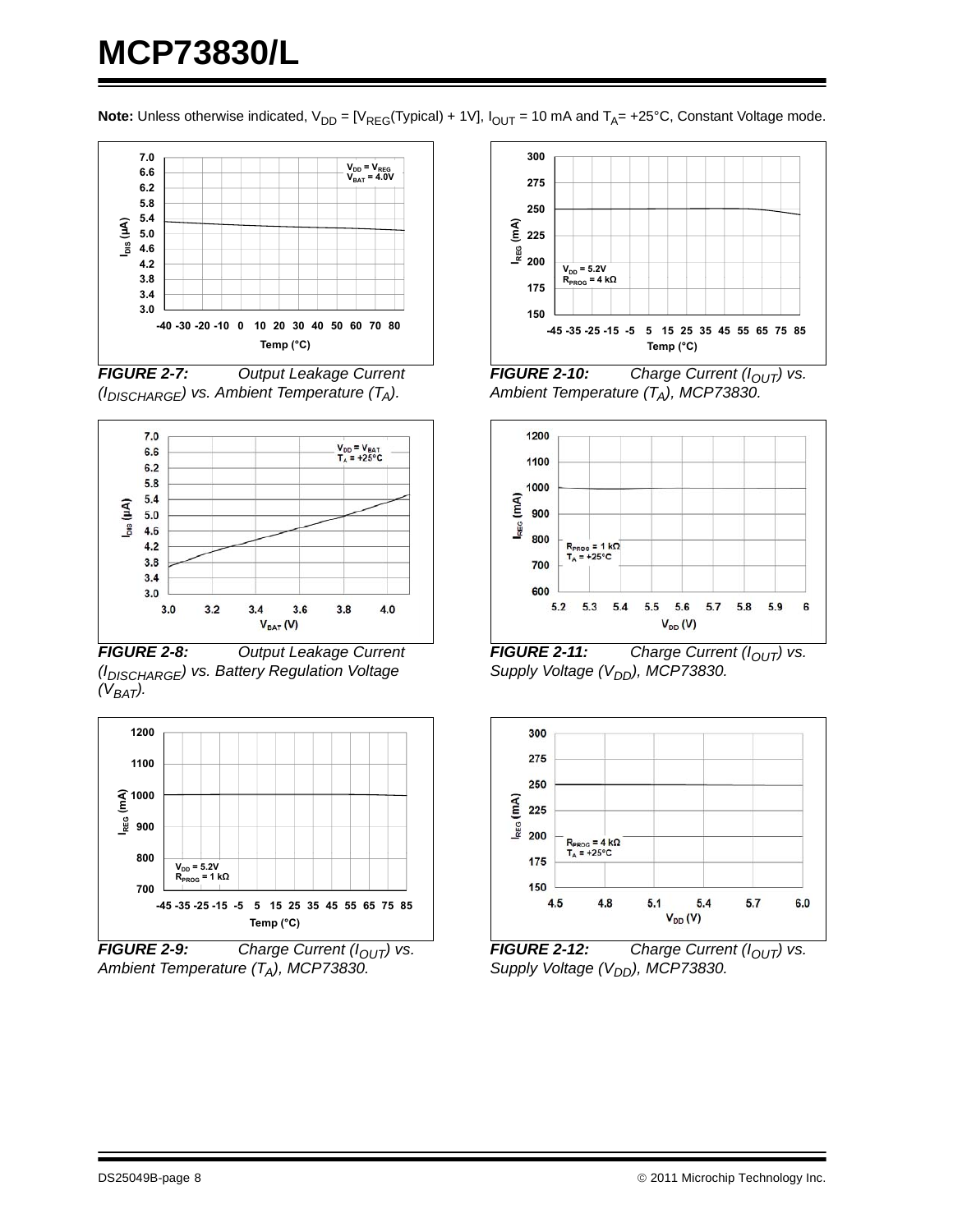### **3.0 PIN DESCRIPTION**

The descriptions of the pins are listed in [Table 3-1.](#page-8-0)

<span id="page-8-0"></span>

| <b>TABLE 3-1:</b> | <b>PIN FUNCTION TABLES</b> |
|-------------------|----------------------------|
|-------------------|----------------------------|

| <b>MCP73830/L</b> |                 |           | <b>Function</b>                                                                                                               |
|-------------------|-----------------|-----------|-------------------------------------------------------------------------------------------------------------------------------|
| <b>TDFN</b>       | <b>Symbol</b>   | <b>VO</b> |                                                                                                                               |
|                   | Vss             |           | Battery management 0V reference.                                                                                              |
| 2                 | <b>STAT</b>     | O         | Battery charge status output.                                                                                                 |
| 3                 | $\rm{V_{BAT}}$  | 1/O       | Charge control output. Regulates the charge current and battery voltage.<br>The pin is disconnected during Shutdown mode.     |
| 4                 | V <sub>DD</sub> |           | Input power supply.                                                                                                           |
| 5                 | $\overline{CF}$ |           | Charge Enable pin. Pull the pin high to disable the device. It is internally<br>pulled down. Leave the pin float if not used. |
| 6                 | <b>PROG</b>     | 1/O       | Battery charge current regulation program.                                                                                    |
|                   | EP              |           | Exposed pad.                                                                                                                  |

#### **3.1 Battery Management Input Supply**  (V<sub>DD</sub>)

A supply voltage of  $[V_{RFG} (Typical) + 0.3V]$  to 6.0V is recommended. Bypass to  $V_{SS}$  with a minimum of 1 µF.

#### **3.2 Battery Charge Control Output**   $(V<sub>BAT</sub>)$

Connect to the positive terminal of the battery. Bypass to  $V_{SS}$  with a minimum of 1  $\mu$ F to ensure loop stability when the battery is disconnected.

#### **3.3 Battery Management 0V Reference**   $(V_{SS})$

Connect to the negative terminal of the battery and input supply.

### **3.4 Status Output (STAT)**

STAT is an open-drain logic output for connection to an LED for charge status indication in stand-alone applications. Alternatively, a pull-up resistor can be applied for interfacing to a host microcontroller. Refer to [Table 5-1](#page-14-0) for a summary of the status output during a charge cycle.

### **3.5 Current Regulation Set (PROG)**

The fast charge current is set by placing a resistor from PROG to  $V_{SS}$  during Constant Current (CC) mode.

Refer to **[Section 5.4 "Constant Current Mode – Fast](#page-13-0) [Charge"](#page-13-0)** for details.

# **3.6 Charge Enable (CE)**

The MCP73830/L is always enabled with an internal pull-down resistor. Pulling the CE pin high will enter Standby mode.

### **3.7 Exposed Pad (EP)**

The Exposed Thermal Pad (EP) should be connected to the exposed copper area on the Printed Circuit Board (PCB) for thermal enhancement purposes. Additional vias on the copper area under the MCP73830/L device can improve the performance of heat dissipation and simplify the assembly process.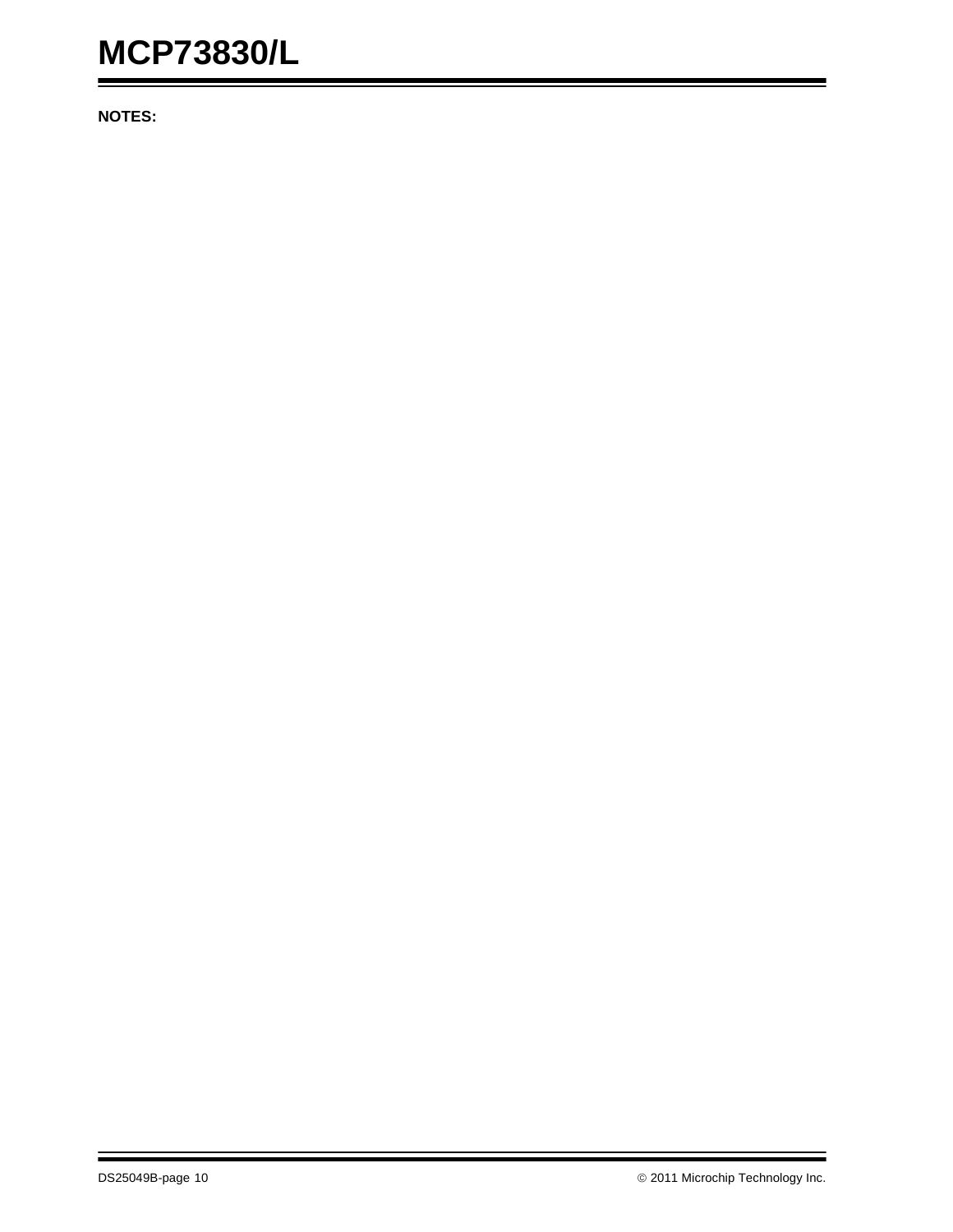# **4.0 DEVICE OVERVIEW**

The MCP73830/L are simple, but fully integrated, linear charge management controllers. [Figure 4-1](#page-10-0) depicts the operational flow algorithm.



<span id="page-10-1"></span>

<span id="page-10-0"></span>*FIGURE 4-1: The MCP73830/L Flow Chart.*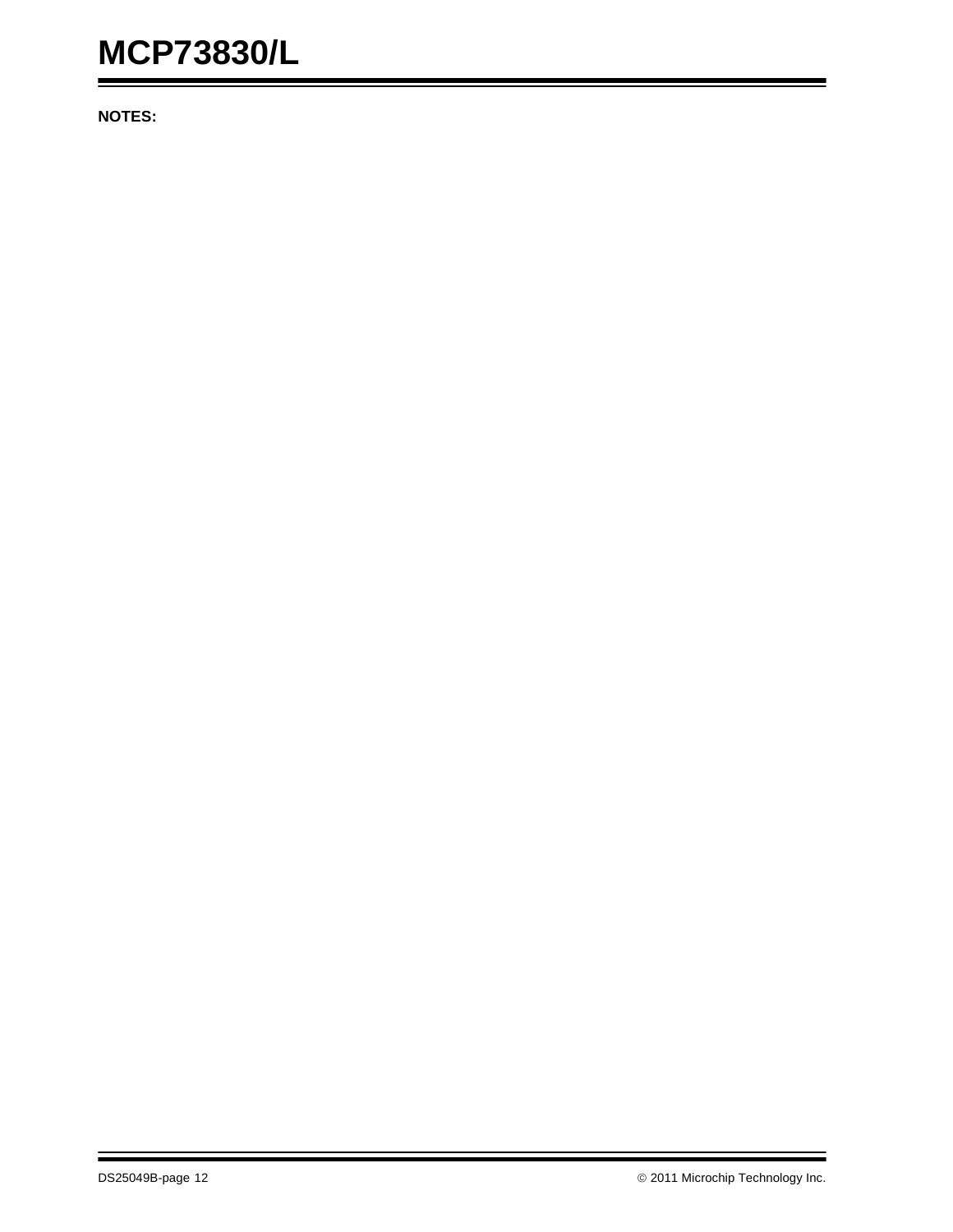### **5.0 DETAILED DESCRIPTION**

#### **5.1 Undervoltage Lockout (UVLO)**

An Internal Undervoltage Lockout (UVLO) circuit monitors the input voltage and keeps the charger in Shutdown mode until the input supply rises above the UVLO threshold. In the event a battery is present when the input power is applied, the input supply must rise approximately 150 mV above the battery voltage before the MCP73830/L devices become operational.

The UVLO circuit places the device in Shutdown mode if the input supply falls to approximately 150 mV above the battery voltage. The UVLO circuit is always active. Any time the input supply is below the UVLO threshold, or approximately 150 mV of the voltage at the  $V_{\text{BAT}}$  pin, the MCP73830/L devices are placed in Shutdown mode.

### **5.2 Charge Qualification**

When the input power is applied, the input supply must rise 150 mV above the battery voltage before the MCP73830/L becomes operational.

The automatic power-down circuit places the device in Shutdown mode if the input supply falls to within +50 mV of the battery voltage.

The automatic circuit is always active. Any time the input supply is within +50 mV of the voltage at the  $V_{BAT}$  pin, the MCP73830/L is placed in Shutdown mode.

For a charge cycle to begin, the automatic powerdown conditions must be met, and the charge enable input must be above the input high threshold. The battery voltage should be less than 96.5% of  $V_{REG}$ .

#### 5.2.1 BATTERY MANAGEMENT INPUT SUPPLY (V<sub>DD</sub>)

The  $V_{DD}$  input is the input supply to the MCP73830/L. The MCP73830/L automatically enters Power-Down mode if the voltage on the  $V_{DD}$  input falls to within +50 mV of the battery voltage. This feature prevents draining the battery pack when the  $V_{DD}$  supply is not present.

#### 5.2.2 BATTERY CHARGE CONTROL OUTPUT  $(V<sub>BAT</sub>)$

The battery charge control output is the drain terminal of an internal P-channel MOSFET. The MCP73830/L provides constant current and voltage regulation to the battery pack by controlling this MOSFET in the linear region. The battery charge control output should be connected to the positive terminal of the battery pack.

#### 5.2.3 BATTERY DETECTION

The MCP73830/L device detects the battery presence by monitoring the voltage at  $V<sub>BAT</sub>$ . The charge flow will initiate when the voltage on  $V_{BAT}$  is pulled below the V<sub>RECHARGE</sub> threshold. Refer to **[Section 1.0 "Electri](#page-2-1)**[cal Characteristics"](#page-2-1) for V<sub>RECHARGE</sub> values. The value will be the same for non-rechargeable devices.

When  $V_{BAT} > V_{REG}$  + Hysteresis, the charge will be suspended or not started, depending on the condition, to prevent the overcharge that may occur.

#### **5.3 Preconditioning**

If the voltage at the  $V_{BAT}$  pin is less than the preconditioning threshold, the MCP73830/L devices enter Preconditioning mode. The preconditioning threshold is factory set. Refer to **[Section 1.0 "Electrical Charac](#page-2-1)[teristics"](#page-2-1)** for preconditioning threshold options.

In this mode, the MCP73830/L devices supply 10% of the fast charge current (established with the value of the resistor connected to the PROG pin) to the battery.

When the voltage at the  $V_{BAT}$  pin rises above the preconditioning threshold, the MCP73830/L device enters the Constant Current (Fast Charge) mode.

| Note: | The MCP73830/L devices also offer |  |  |
|-------|-----------------------------------|--|--|
|       | options with no preconditioning.  |  |  |
| $  -$ | THIED EVOIDED DUDING              |  |  |

#### 5.3.1 TIMER EXPIRED DURING PRECONDITIONING MODE

If the internal timer expires before the voltage threshold is reached for Fast Charge mode, a timer fault is indicated, and the charge cycle terminates. The MCP73830/L devices remain in this condition until the battery is removed, the input power is cycled, or CE is toggled. If the battery is removed, the MCP73830/L devices enter Standby mode, where they remain until a battery is reinserted.

**Note:** The typical preconditioning timers for the MCP73830/L are 60 minutes. The MCP73830/L also offers options with no preconditioning timer.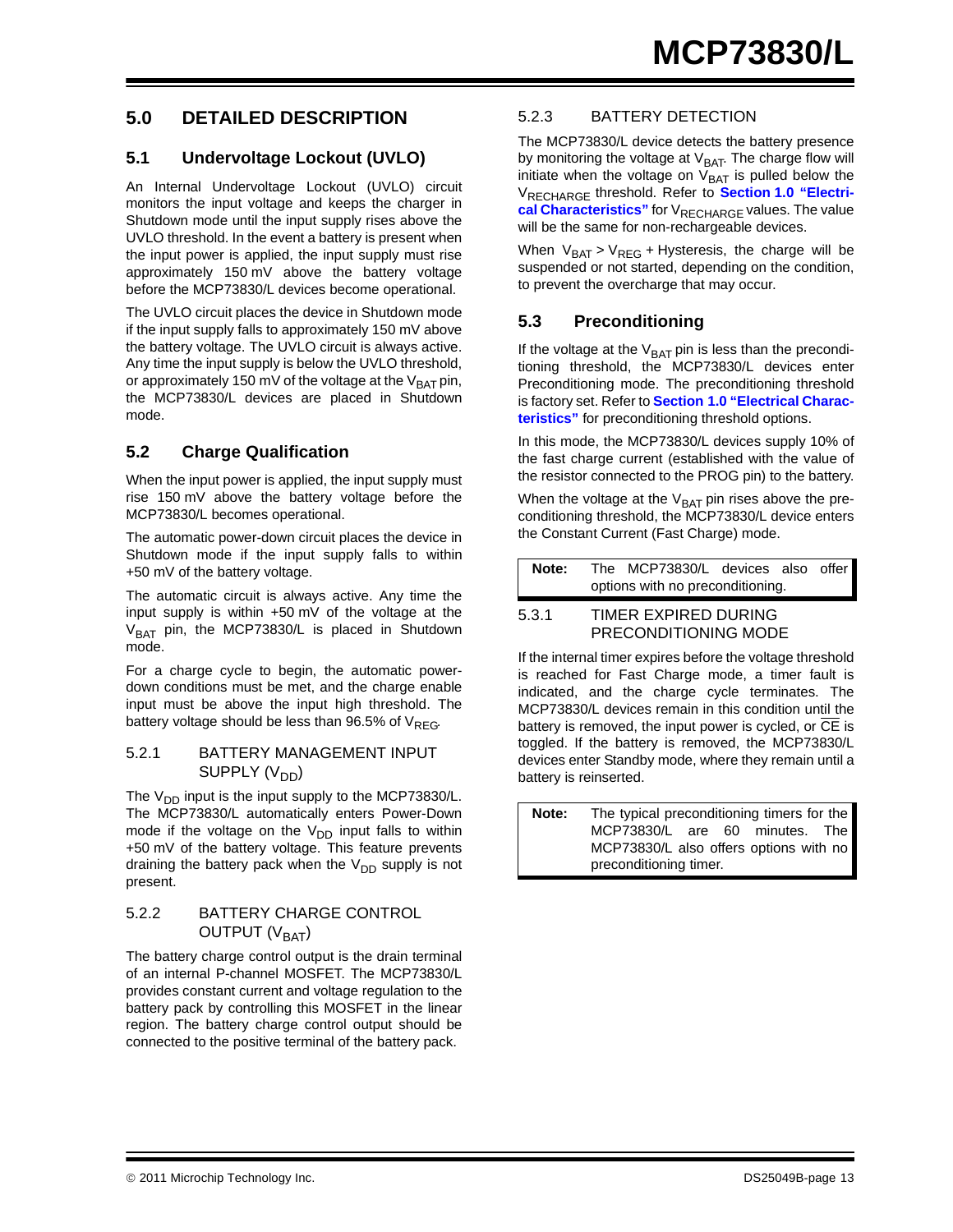#### <span id="page-13-0"></span>**5.4 Constant Current Mode – Fast Charge**

During Constant Current mode, the programmed charge current is supplied to the battery or load.

The charge current is established using a single resistor from PROG to  $V_{SS}$ . The program resistor and the charge current are calculated using the following equation:

> *200*  $=\frac{200}{R_{PROG}}$

| <b>EQUATION 5-1:</b> | <b>MCP73830L</b> |
|----------------------|------------------|
|                      |                  |

Where:

 $R_{PROG}$  = kilo-ohms (k $\Omega$ )  $I_{REG}$  = milliampere (mA)

*I REG*

**EQUATION 5-2: MCP73830**



Constant Current mode is maintained until the voltage at the  $V_{BAT}$  pin reaches the regulation voltage,  $V_{REG}$ When Constant Current mode is invoked, the internal timer is reset.

#### 5.4.1 TIMER EXPIRED DURING CONSTANT CURRENT – FAST CHARGE MODE

If the internal 4-hour timer expires before the recharge voltage threshold is reached, a timer fault is indicated and the charge cycle terminates. The MCP73830/L devices remain in this condition until the battery is reinserted, or the input power or  $\overline{CE}$  is cycled.

### **5.5 Constant Voltage Mode**

When voltage at the  $V_{BAT}$  pin reaches the regulation voltage,  $V_{REG}$ , the constant voltage regulation begins. The regulation voltage is factory set to 4.2V, with a tolerance of ±0.75%.

### **5.6 Charge Termination**

The charge cycle is terminated when, during Constant Voltage mode, the average charge current diminishes below a threshold established with the value of 7.5%, 10% of fast charge current, or the internal timer has expired. A 1 ms filter time on the termination comparator ensures that transient load conditions do not result in premature charge cycle termination. The timer

period is factory set and no timer option is available. Refer to **[Section 1.0 "Electrical Characteristics"](#page-2-1)** for timer period options.

#### **5.7 Automatic Recharge**

MCP73830/L devices with automatic recharge options continuously monitor the voltage at the  $V_{BAT}$  pin during the Charge Complete mode. If the voltage drops below the recharge threshold, another charge cycle begins, and current is once again supplied to the battery or load. The recharge threshold is factory set. Refer to **[Section 1.0 "Electrical Characteristics"](#page-2-1)** for recharge threshold options.

| Note: | The MCP73830/L also offer options with |
|-------|----------------------------------------|
|       | no automatic recharge.                 |

For the MCP73830/L with no recharge option, the devices will go into Standby mode when a termination condition is met. The charge will not restart until one of the following conditions is met:

- Battery is removed from the system and inserted again.
- $V_{DD}$  is removed and plugged in again
- $\overline{\bullet}$  CE is cycled.

#### **5.8 Thermal Regulation**

The MCP73830/L should limit the charge currents based on the die temperature. The thermal regulation optimizes the charge cycle time while maintaining device reliability. [Figure 5-1](#page-13-1) depicts the thermal regulation for the MCP73830/L devices. Refer to **[Section 1.0 "Electrical Characteristics"](#page-2-1)** for thermal package resistances, and **[Section 6.1.1.2 "Thermal](#page-16-0) [Considerations"](#page-16-0)** for calculating power dissipation.



<span id="page-13-1"></span>*FIGURE 5-1: Thermal Regulation.*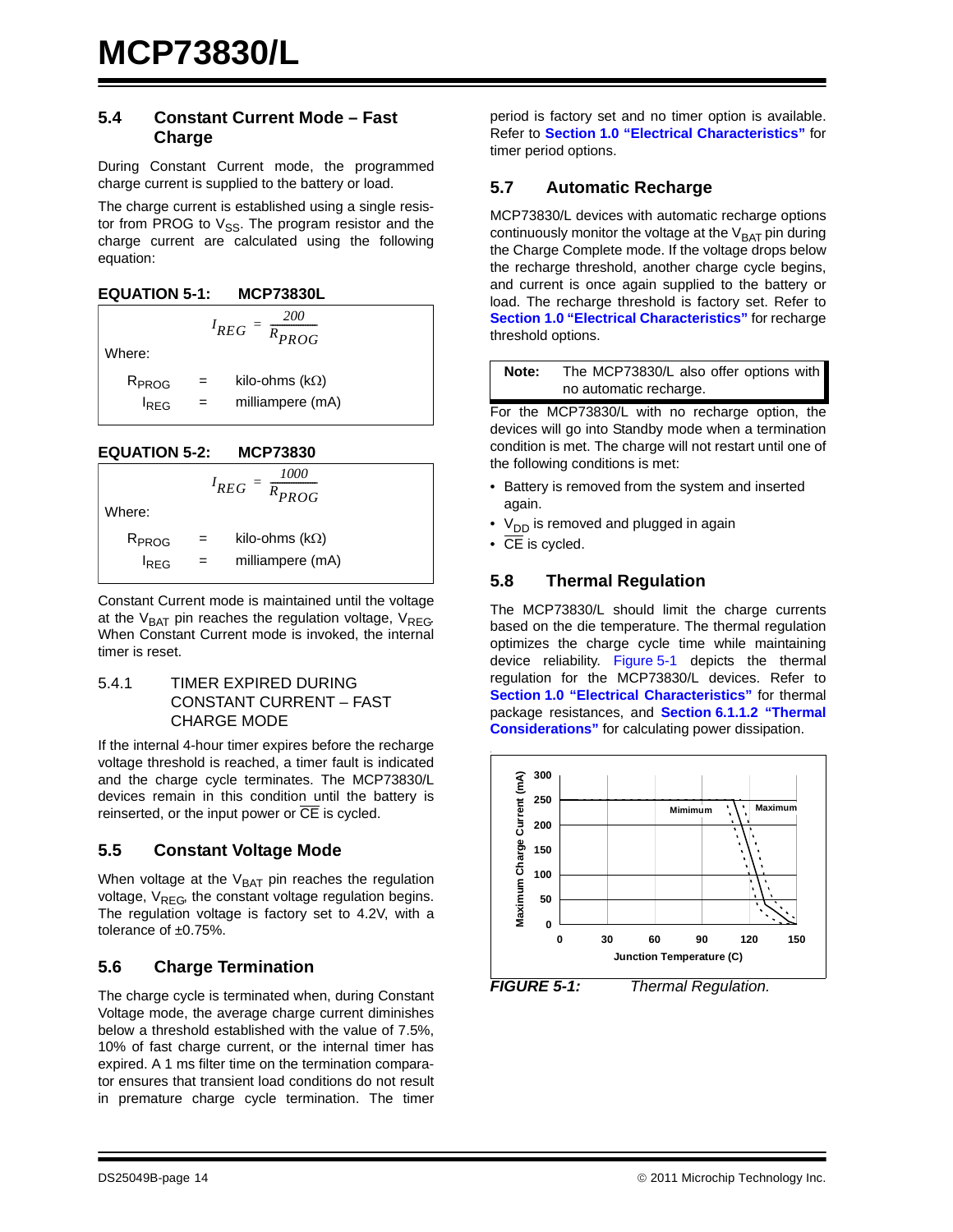#### **5.9 Thermal Shutdown**

The MCP73830/L suspends charging if the die temperature exceeds +150°C. Charging will resume when the die temperature has cooled by approximately 10°C. The thermal shutdown is a secondary safety feature in the event that there is a failure within the thermal regulation circuitry.

#### **5.10 Status Indicator**

The charge status output of the MCP73830/L is opendrain, and, as such, has two different states: Low (L), and High-Impedance (Hi-Z). The charge status outputs can be used to illuminate the LEDs. Optionally, the charge status output can be used as an interface to a host microcontroller. The faulty indication of a preconditioning timer also indicates defective batteries, when it fails to pass preconditioning threshold during the given time.

[Table 5-1](#page-14-0) summarizes the state of the status outputs during a charge cycle.

| <b>Charge Cycle State</b>           | STAT            |
|-------------------------------------|-----------------|
| Shutdown                            | Hi-Z            |
| No Battery Present                  | Hi-Z            |
| Preconditioning                     |                 |
| <b>Constant Current Fast Charge</b> |                 |
| <b>Constant Voltage</b>             |                 |
| Charge Complete - Standby           | Hi-Z            |
| <b>Timer Fault</b>                  | Hi-Z            |
| <b>Preconditioning Timer Fault</b>  | Flashing (2 Hz) |

<span id="page-14-0"></span>**TABLE 5-1: STATUS OUTPUTS**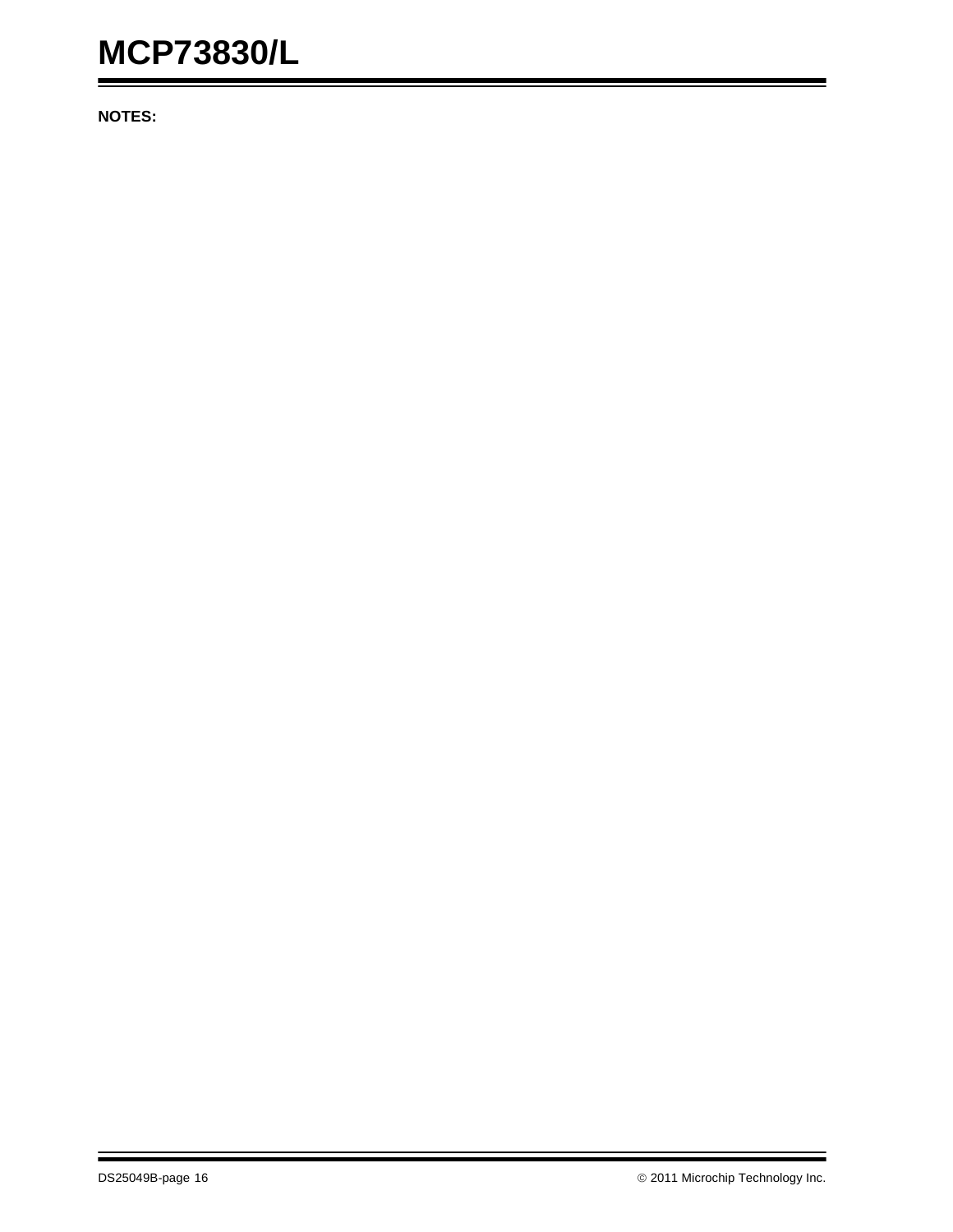# **6.0 APPLICATIONS**

The MCP73830 is designed to operate in conjunction with a host microcontroller or in stand-alone applications. The MCP73830/L provides the preferred charge algorithm for dual Lithium-Ion or Lithium-Polymer cell's constant current, followed by constant voltage. [Figure 6-1](#page-16-1) depicts a typical stand-alone application circuit, while Figure [6-2](#page-16-2) depicts the accompanying charge profile.



<span id="page-16-1"></span>*FIGURE 6-1: Typical Application Circuit.*



<span id="page-16-2"></span>*FIGURE 6-2: Typical Charge Profile (Li-Ion Battery).*

### **6.1 Application Circuit Design**

Due to the low efficiency of linear charging, the most important factors are thermal design and cost, which are a direct function of the input voltage, output current and thermal impedance between the battery charger and the ambient cooling air. The worst-case situation is when the device has transitioned from Preconditioning mode to Constant Current mode. In this situation, the battery charger has to dissipate the maximum power. A trade-off must be made between the charge current, cost and thermal requirements of the charger.

### 6.1.1 COMPONENT SELECTION

Selection of the external components in [Figure 6-1](#page-16-1) is crucial to the integrity and reliability of the charging system. The following discussion is intended as a guide for the component selection process.

### 6.1.1.1 Charge Current

The preferred fast charge current for Li-Ion/Li-Poly cells is below the 1C rate, with an absolute maximum current at the 2C rate. **The recommended fast charge current should be obtained from the battery manufacturer.** For example, a 500 mAh battery pack with 0.7C preferred fast charge current has a charge current of 350 mA. Charging at this rate provides the shortest charge cycle times without degradation to the battery pack performance or life.

| Note: | Please consult with your battery supplier,<br>or refer to the battery data sheet, for the |
|-------|-------------------------------------------------------------------------------------------|
|       | preferred charge rate.                                                                    |

#### <span id="page-16-0"></span>6.1.1.2 Thermal Considerations

The worst-case power dissipation in the battery charger occurs when the input voltage is at the maximum and the device has transitioned from Preconditioning mode to constant current mode. In this case, the power dissipation is:

#### **EQUATION 6-1:**

| PowerDissipation = $(V_{DDMAX} - V_{PTHMIN}) \times I_{REGMAX}$ |  |                                                |  |  |  |  |
|-----------------------------------------------------------------|--|------------------------------------------------|--|--|--|--|
| Where:                                                          |  |                                                |  |  |  |  |
|                                                                 |  | $V_{DDMAX}$ = the maximum input voltage        |  |  |  |  |
|                                                                 |  | $I_{REGMAX}$ = the maximum fast charge current |  |  |  |  |

 $V_{\text{PTHMIN}}$  = the minimum transition threshold voltage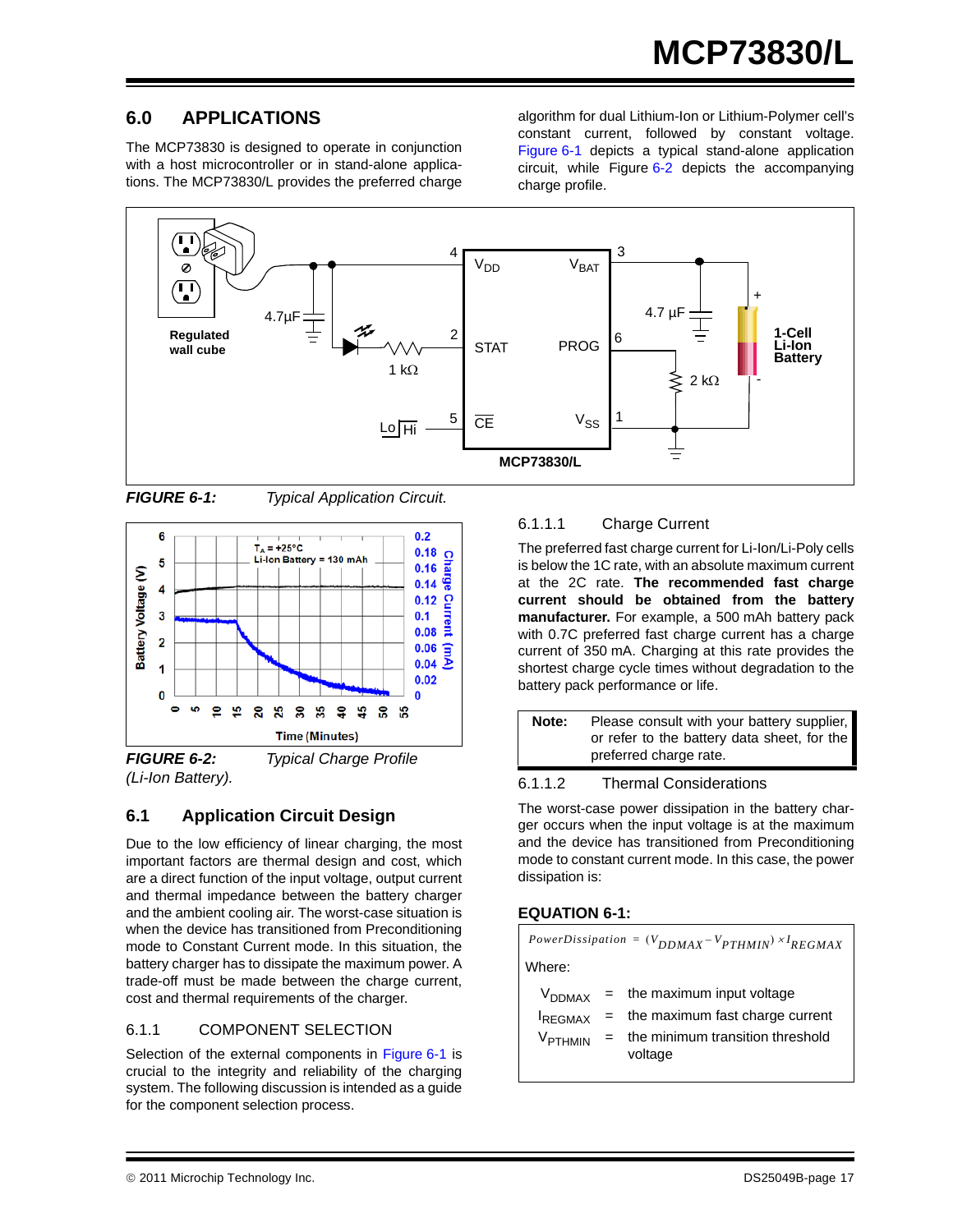Power dissipation with a  $5V$ ,  $\pm 10\%$  input voltage source, 200 mA ±10%, and preconditioning threshold voltage at 6V is:

#### **EQUATION 6-2:**

*PowerDissipation =*  $(5.5V - 3.0V) \times 220mA = 0.55W$ 

This power dissipation with the battery charger in the 2x2 TDFN-6 package will result in a temperature of approximately 33°C above room temperature.

#### 6.1.1.3 External Capacitors

The MCP73830 is stable with or without a battery load. In order to maintain good AC stability in Constant Voltage mode, a minimum capacitance of  $1 \mu F$  is recommended to bypass the  $V_{BAT}$  pin to  $V_{SS}$ . This capacitance provides compensation when there is no battery load. In addition, the battery and interconnections appear inductive at high frequencies. These elements are in the control feedback loop during Constant Voltage mode. Therefore, the bypass capacitance may be necessary to compensate for the inductive nature of the battery pack.

A minimum of 16V rated 1 µF is recommended to apply for output capacitor, and a minimum of 25V rated 1 µF is recommended to apply for input capacitor for typical applications.

#### **TABLE 6-1: MLCC CAPACITOR EXAMPLE**

| <b>MLCC</b><br><b>Capacitors</b> | <b>Temperature</b><br>Range          | <b>Tolerance</b> |
|----------------------------------|--------------------------------------|------------------|
| X7R                              | -55 $\degree$ C to + 125 $\degree$ C | ±15%             |
| X5R                              | -55 $\degree$ C to + 85 $\degree$ C  | ±15%             |
|                                  | $\cdots$<br>. .<br>$\sim$            |                  |

Virtually any good quality output filter capacitor can be used independent of the capacitor's minimum Effective Series Resistance (ESR) value. The actual value of the capacitor (and its associated ESR) depends on the output load current. A 1 µF ceramic, tantalum or aluminum electrolytic capacitor at the output is usually sufficient to ensure stability.

#### 6.1.1.4 Reverse-Blocking Protection

The MCP73830/L provides protection from a faulted or shorted input. Without the protection, a faulted or shorted input would discharge the battery pack through the body diode of the internal pass transistor.

#### **6.2 PCB Layout Issues**

For optimum voltage regulation, place the battery pack as close as possible to the device's  $V_{\text{BAT}}$  and  $V_{\text{SS}}$  pins, which is recommended to minimize voltage drops along the high current carrying PCB traces.

If the PCB layout is used as a heat sink, adding many vias in the heat sink pad can help conduct more heat to the backplane of the PCB, thus reducing the maximum junction temperature. [Figure 6-4](#page-17-0) and [Figure 6-5](#page-18-0) depict a typical layout with PCB heat sinking.



<span id="page-17-0"></span>

*FIGURE 6-3: Typical Layout (Top).*

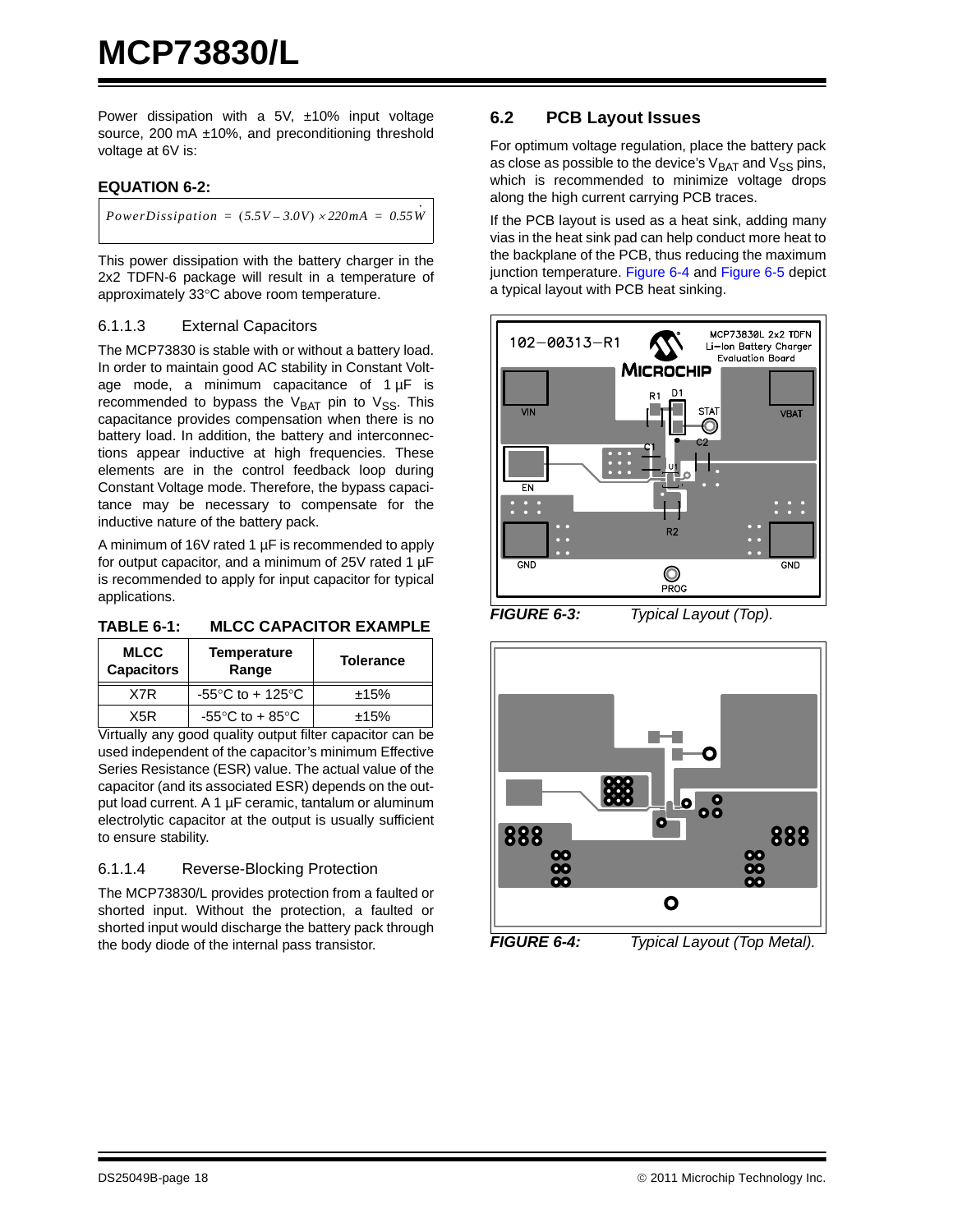

<span id="page-18-0"></span>*FIGURE 6-5: Typical Layout (Bottom).*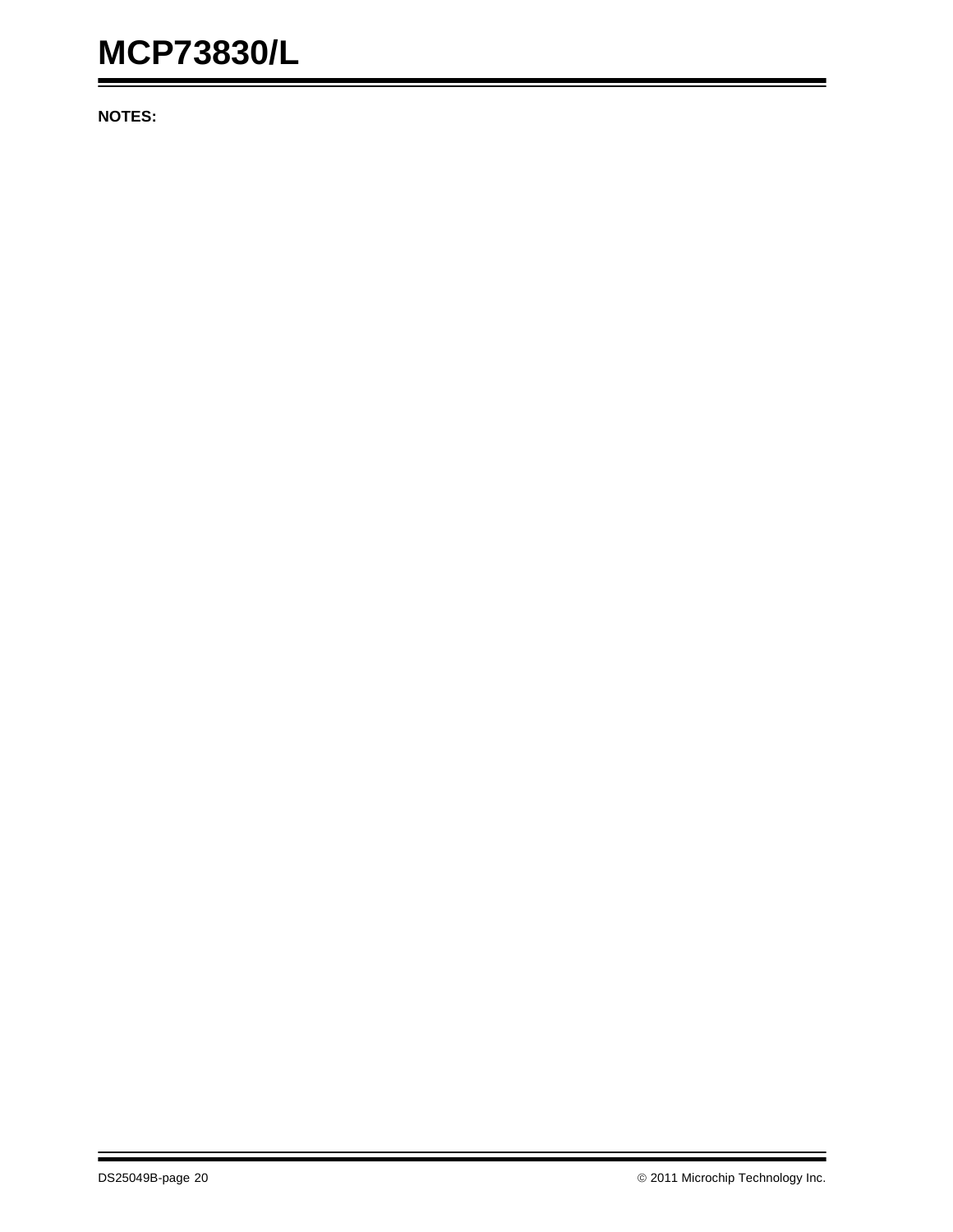### **7.0 PACKAGING INFORMATION**

### **7.1 Package Marking Information**

| 6-Lead TDFN (2x2 mm) |  |  |
|----------------------|--|--|
|----------------------|--|--|

|            | <b>Part Number</b>  | Code |
|------------|---------------------|------|
| <b>XXX</b> | MCP73830T-2AAI/MYY  | 2AA  |
| <b>NNN</b> | MCP73830LT-0AAI/MYY | 0AA  |
|            | MCP73830LT-0BCI/MYY | 0BC. |
|            |                     |      |



|       | Legend: XXX<br>Y<br>YY<br><b>WW</b><br><b>NNN</b><br>(e3)<br>$\star$ | Customer-specific information<br>Year code (last digit of calendar year)<br>Year code (last 2 digits of calendar year)<br>Week code (week of January 1 is week '01')<br>Alphanumeric traceability code<br>Pb-free JEDEC designator for Matte Tin (Sn)<br>This package is Pb-free. The Pb-free JEDEC designator ((e3))<br>can be found on the outer packaging for this package. |
|-------|----------------------------------------------------------------------|--------------------------------------------------------------------------------------------------------------------------------------------------------------------------------------------------------------------------------------------------------------------------------------------------------------------------------------------------------------------------------|
| Note: |                                                                      | In the event the full Microchip part number cannot be marked on one line, it will<br>be carried over to the next line, thus limiting the number of available<br>characters for customer-specific information.                                                                                                                                                                  |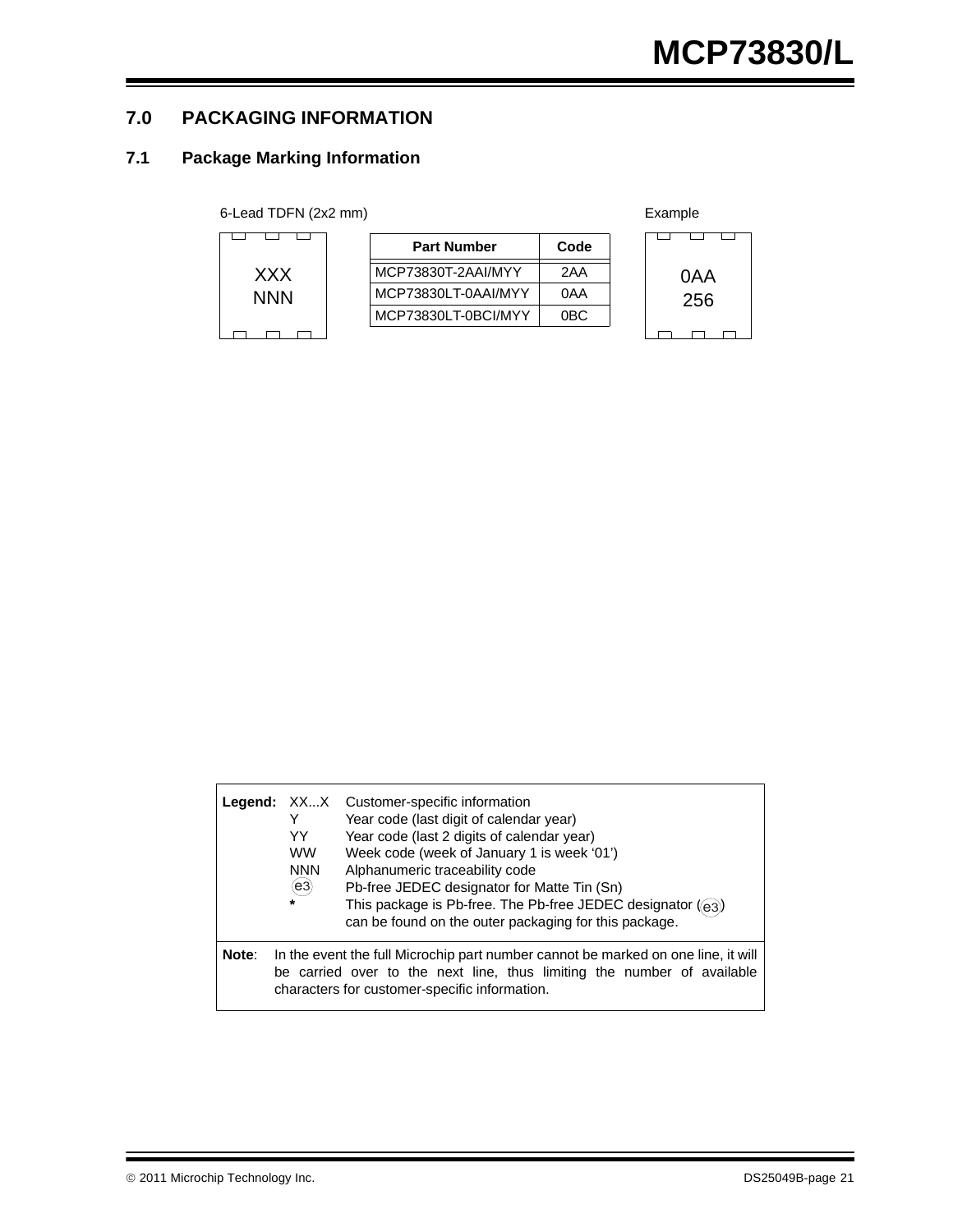#### 6-Lead Plastic Thin Dual Flat, No Lead Package (MY) - 2x2x0.8 mm Body [TDFN]

**Note:** For the most current package drawings, please see the Microchip Packaging Specification located at http://www.microchip.com/packaging



Microchip Technology Drawing C04-078A Sheet 1 of 2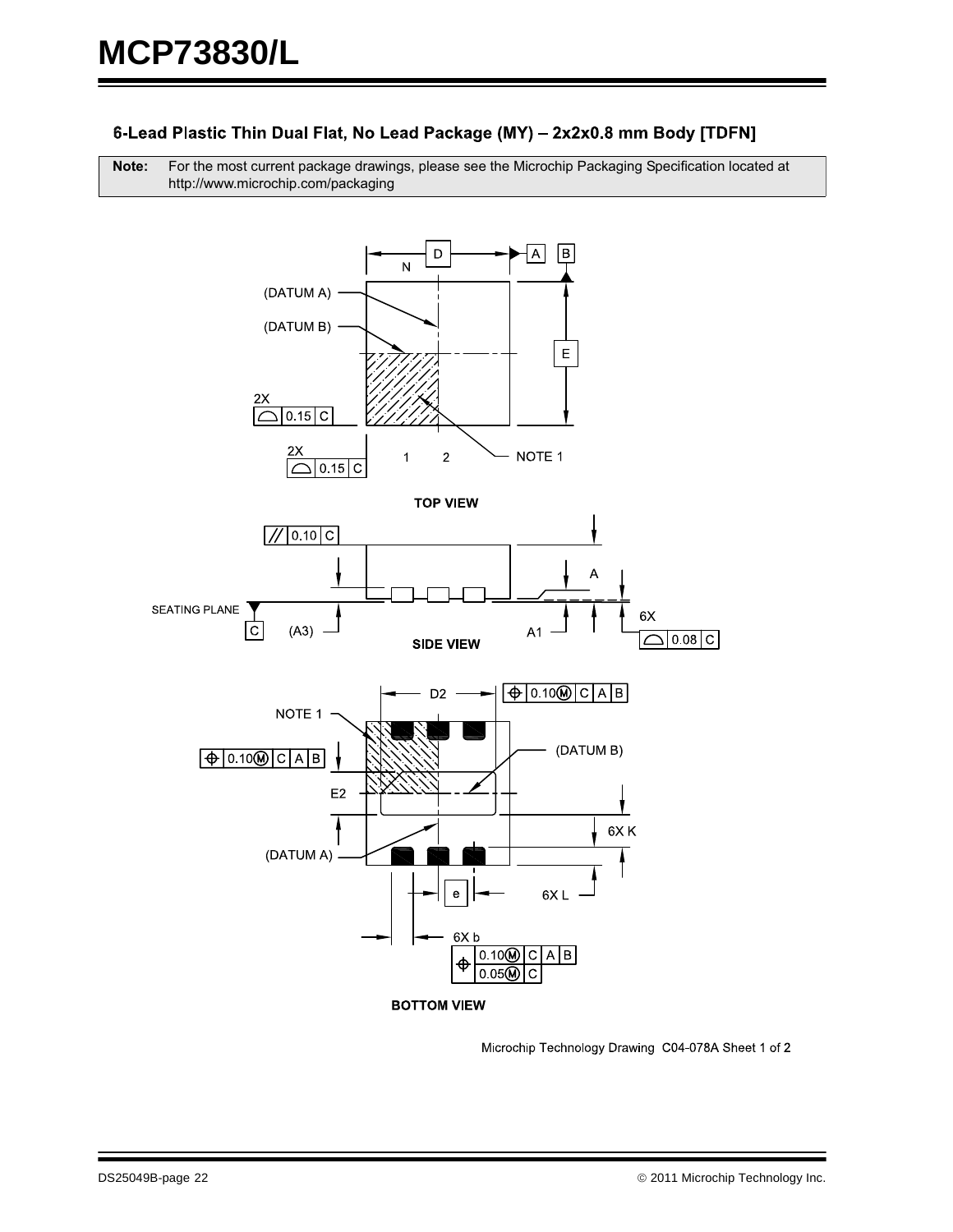#### 6-Lead Plastic Thin Dual Flat, No Lead Package (MY) - 2x2x0.8 mm Body [TDFN]

**Note:** For the most current package drawings, please see the Microchip Packaging Specification located at http://www.microchip.com/packaging



|                           | <b>MILLIMETERS</b> |            |            |      |  |
|---------------------------|--------------------|------------|------------|------|--|
| <b>Dimension Limits</b>   |                    | <b>MIN</b> | <b>NOM</b> | MAX  |  |
| Number of Pins            | N                  | 6          |            |      |  |
| Pitch                     | е                  | 0.50 BSC   |            |      |  |
| Overall Height            | A                  | 0.70       | 0.75       | 0.80 |  |
| Standoff                  | A1                 | 0.00       | 0.02       | 0.05 |  |
| <b>Contact Thickness</b>  | A <sub>3</sub>     | 0.20 REF   |            |      |  |
| Overall Width             | F                  | 2.00 BSC   |            |      |  |
| <b>Exposed Pad Width</b>  | E <sub>2</sub>     | 0.55       | 0.60       | 0.65 |  |
| Overall Length            | D                  | 2.00 BSC   |            |      |  |
| <b>Exposed Pad Length</b> | D <sub>2</sub>     | 1.55       | 1.60       | 1.65 |  |
| <b>Contact Width</b>      | b                  | 0.25       | 0.30       | 0.35 |  |
| Contact Length            |                    | 0.20       | 0.25       | 0.30 |  |
| Contact-to-Exposed Pad    | κ                  | 0.20       |            |      |  |

#### Notes:

1. Pin 1 visual index feature may vary, but must be located within the hatched area.

2. Package may have one or more exposed tie bars at ends.

3. Package is saw singulated.

4. Dimensioning and tolerancing per ASME Y14.5M.

BSC: Basic Dimension. Theoretically exact value shown without tolerances.

REF: Reference Dimension, usually without tolerance, for information purposes only.

Microchip Technology Drawing C04-078A Sheet 2 of 2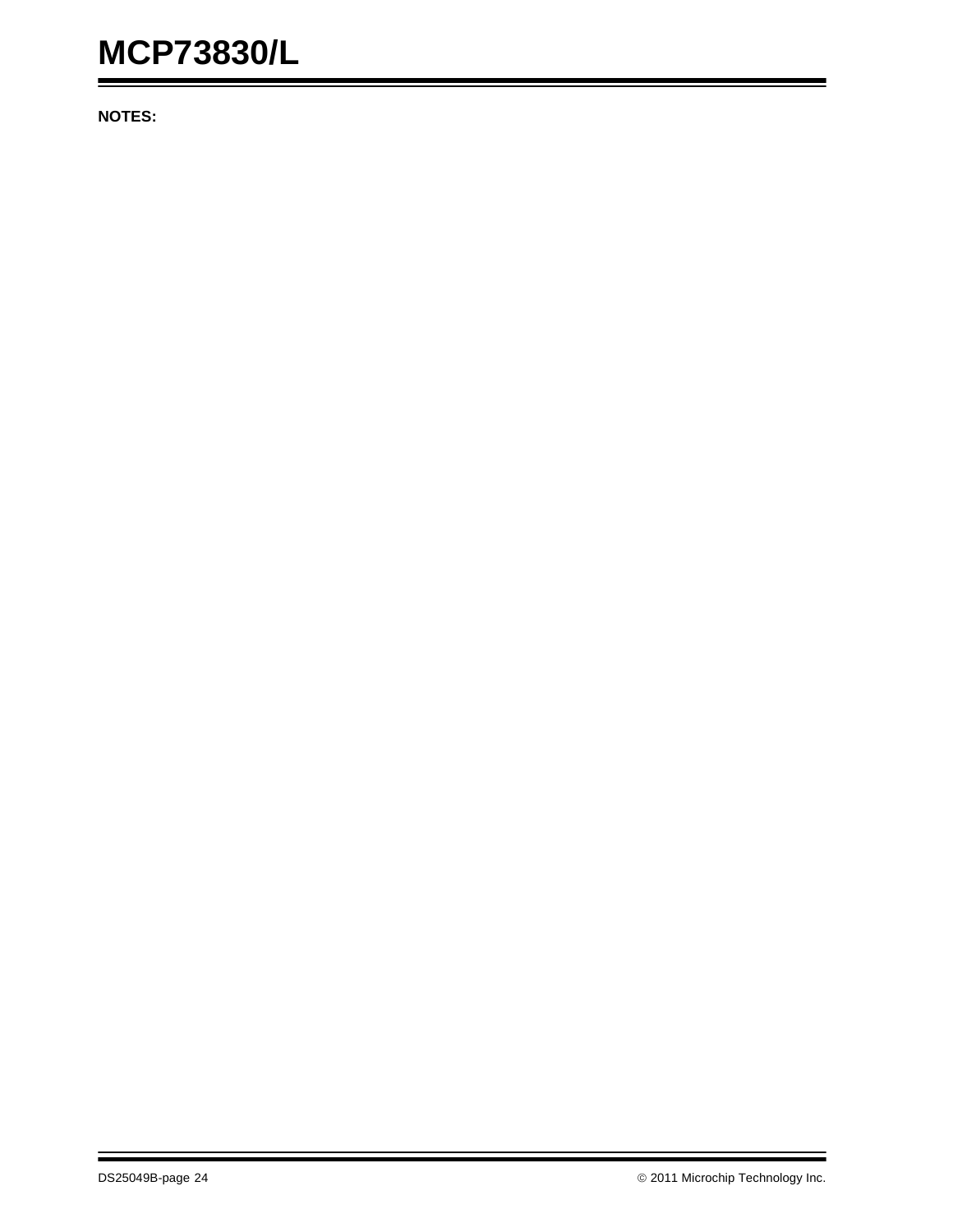# **APPENDIX A: REVISION HISTORY**

#### **Revision B (December 2011)**

The following is the list of modifications.

- 1. Updated [Figure 4-1](#page-10-1).
- 2. Removed the MCP73830 and MCP73830L options from the [Product Identification System](#page-26-0) section.

#### **Revision A (September 2011)**

• Original Release of this Document.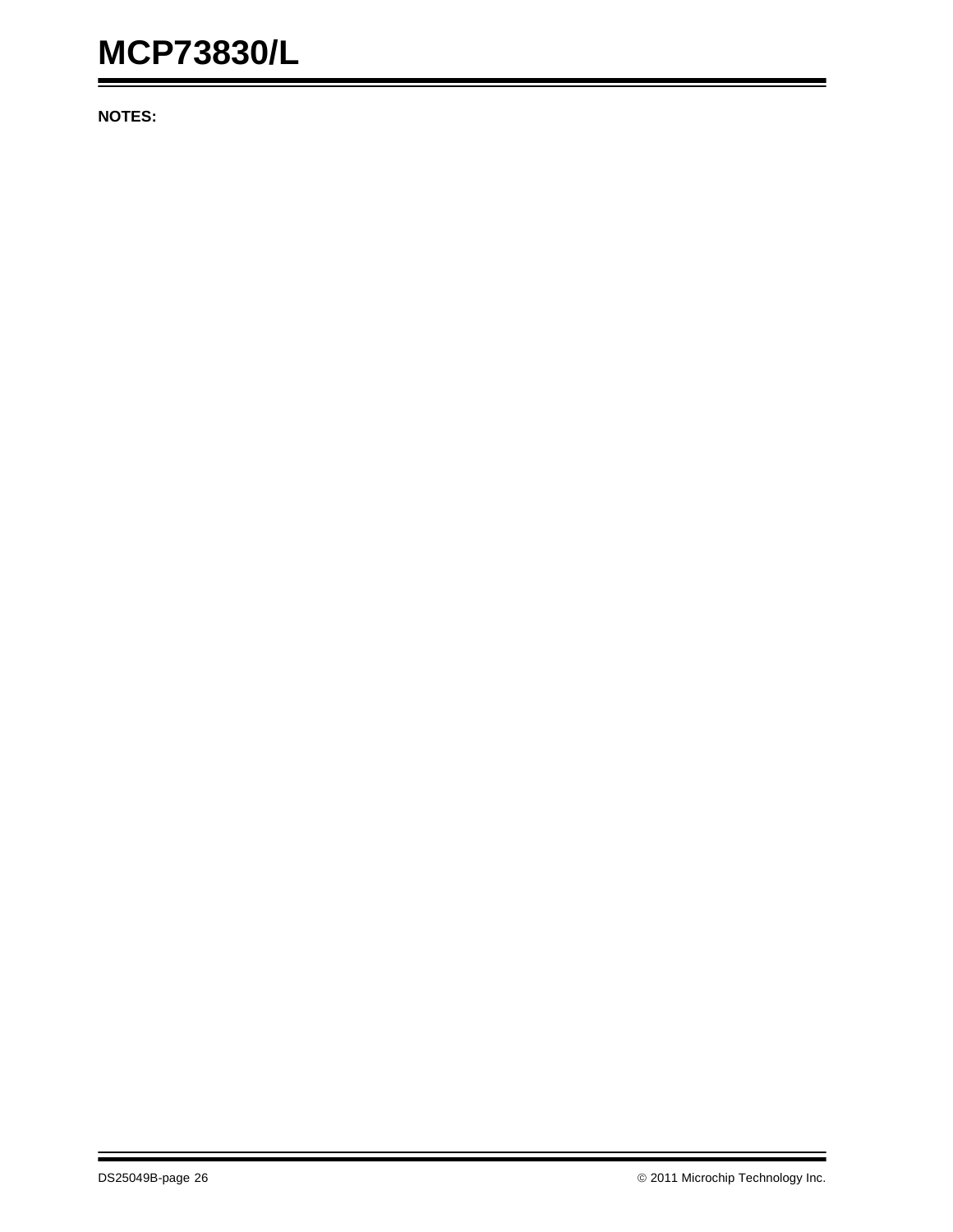### <span id="page-26-0"></span>**PRODUCT IDENTIFICATION SYSTEM**

To order or obtain information, e.g., on pricing or delivery, refer to the factory or the listed sales office.

| PART NO.                                                                                                                                                              | <u>-XXX</u>                                                                        |                             |                                                 | XХ           |                                                                      |                    |                                                                                                                                                              |          | Examples:                                                                                                                            |
|-----------------------------------------------------------------------------------------------------------------------------------------------------------------------|------------------------------------------------------------------------------------|-----------------------------|-------------------------------------------------|--------------|----------------------------------------------------------------------|--------------------|--------------------------------------------------------------------------------------------------------------------------------------------------------------|----------|--------------------------------------------------------------------------------------------------------------------------------------|
| <b>Device</b>                                                                                                                                                         | <b>Options</b>                                                                     | <b>Standard Temperature</b> | Range                                           | Package      |                                                                      |                    |                                                                                                                                                              | a)<br>b) | MCP73830T-2AAI/MYY: Tape and Reel,<br>Single Cell Li-Ion/Li-<br><b>Polymer Battery Device</b><br>MCP73830LT-0AAI/MYY: Tape and Reel, |
| Device:<br>Single Cell Li-Ion/Li-Polymer Battery Device,<br>MCP73830T:<br>Tape and Reel<br>MCP73830LT: Single Cell Li-Ion/Li-Polymer Battery Device,<br>Tape and Reel |                                                                                    |                             |                                                 |              |                                                                      | c)                 | Single Cell Li-Ion/Li-<br><b>Polymer Battery Device</b><br>MCP73830LT-0BCI/MYY: Tape and Reel,<br>Single<br>Cell Li-Ion/Li-<br><b>Polymer Battery Device</b> |          |                                                                                                                                      |
| Standard<br>Options:                                                                                                                                                  |                                                                                    | <sup>I</sup> REG<br>(mA)    | $V_{\text{REG}}$<br>(V)                         | PRECONDITION | $V_{\mathsf{PRECONDITION}}\ \ (26)$                                  | <b>TERM</b><br>(%) | R <sub>TH</sub><br>(%)                                                                                                                                       |          |                                                                                                                                      |
| MCP73830LT                                                                                                                                                            | 0AA                                                                                | 200                         | 4.2                                             | 10           | 71.5                                                                 | 7.5                | 96.5                                                                                                                                                         |          |                                                                                                                                      |
| MCP73830LT                                                                                                                                                            | 0 <sub>BC</sub>                                                                    | 200                         | 4.2                                             | 100          | 71.5                                                                 | 10                 | 96.5                                                                                                                                                         |          |                                                                                                                                      |
| MCP73830T                                                                                                                                                             | 2AA                                                                                | 1000                        | 4.2                                             | 10           | 71.5                                                                 | 7.5                | 96.5                                                                                                                                                         |          |                                                                                                                                      |
| Temperature<br>Range:                                                                                                                                                 | $=$                                                                                |                             | -40 $\degree$ C to +85 $\degree$ C (Industrial) |              |                                                                      |                    |                                                                                                                                                              |          |                                                                                                                                      |
| Package:                                                                                                                                                              | MY<br>= Plastic Thin Dual Flat, No Lead Package, 2x2x0.8 mm<br>Body (TDFN), 6-Lead |                             |                                                 |              |                                                                      |                    |                                                                                                                                                              |          |                                                                                                                                      |
|                                                                                                                                                                       |                                                                                    | on the TDFN package.        |                                                 |              | * Y = nickel palladium gold manufacturing designator. Only available |                    |                                                                                                                                                              |          |                                                                                                                                      |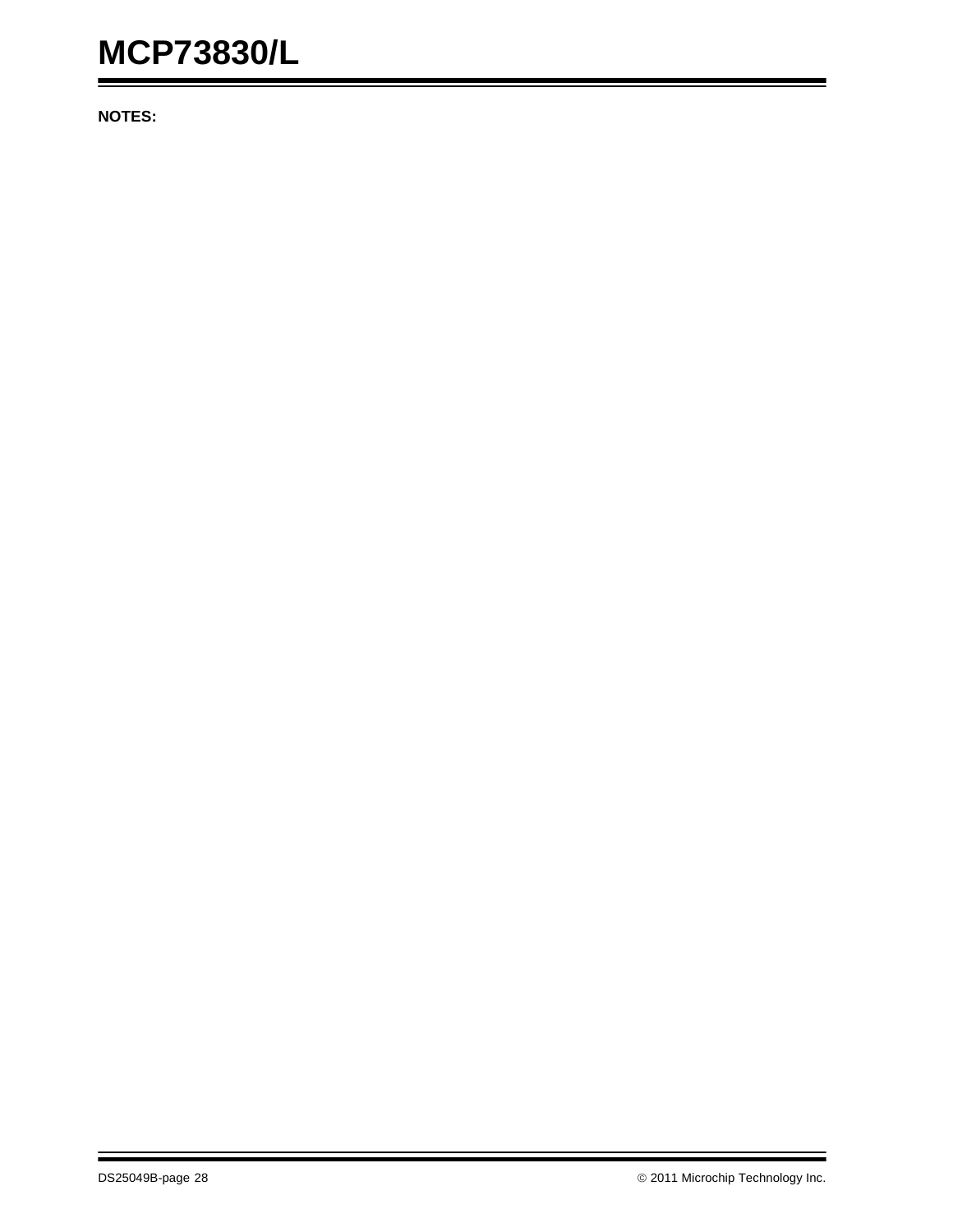#### **Note the following details of the code protection feature on Microchip devices:**

- Microchip products meet the specification contained in their particular Microchip Data Sheet.
- Microchip believes that its family of products is one of the most secure families of its kind on the market today, when used in the intended manner and under normal conditions.
- There are dishonest and possibly illegal methods used to breach the code protection feature. All of these methods, to our knowledge, require using the Microchip products in a manner outside the operating specifications contained in Microchip's Data Sheets. Most likely, the person doing so is engaged in theft of intellectual property.
- Microchip is willing to work with the customer who is concerned about the integrity of their code.
- Neither Microchip nor any other semiconductor manufacturer can guarantee the security of their code. Code protection does not mean that we are guaranteeing the product as "unbreakable."

Code protection is constantly evolving. We at Microchip are committed to continuously improving the code protection features of our products. Attempts to break Microchip's code protection feature may be a violation of the Digital Millennium Copyright Act. If such acts allow unauthorized access to your software or other copyrighted work, you may have a right to sue for relief under that Act.

Information contained in this publication regarding device applications and the like is provided only for your convenience and may be superseded by updates. It is your responsibility to ensure that your application meets with your specifications. MICROCHIP MAKES NO REPRESENTATIONS OR WARRANTIES OF ANY KIND WHETHER EXPRESS OR IMPLIED, WRITTEN OR ORAL, STATUTORY OR OTHERWISE, RELATED TO THE INFORMATION, INCLUDING BUT NOT LIMITED TO ITS CONDITION, QUALITY, PERFORMANCE, MERCHANTABILITY OR FITNESS FOR PURPOSE**.** Microchip disclaims all liability arising from this information and its use. Use of Microchip devices in life support and/or safety applications is entirely at the buyer's risk, and the buyer agrees to defend, indemnify and hold harmless Microchip from any and all damages, claims, suits, or expenses resulting from such use. No licenses are conveyed, implicitly or otherwise, under any Microchip intellectual property rights.

# **OUALITY MANAGEMENT SYSTEM CERTIFIED BY DNV**  $=$  ISO/TS 16949:2009 $=$

#### **Trademarks**

The Microchip name and logo, the Microchip logo, dsPIC, KEELOQ, KEELOQ logo, MPLAB, PIC, PICmicro, PICSTART, PIC<sup>32</sup> logo, rfPIC and UNI/O are registered trademarks of Microchip Technology Incorporated in the U.S.A. and other countries.

FilterLab, Hampshire, HI-TECH C, Linear Active Thermistor, MXDEV, MXLAB, SEEVAL and The Embedded Control Solutions Company are registered trademarks of Microchip Technology Incorporated in the U.S.A.

Analog-for-the-Digital Age, Application Maestro, chipKIT, chipKIT logo, CodeGuard, dsPICDEM, dsPICDEM.net, dsPICworks, dsSPEAK, ECAN, ECONOMONITOR, FanSense, HI-TIDE, In-Circuit Serial Programming, ICSP, Mindi, MiWi, MPASM, MPLAB Certified logo, MPLIB, MPLINK, mTouch, Omniscient Code Generation, PICC, PICC-18, PICDEM, PICDEM.net, PICkit, PICtail, REAL ICE, rfLAB, Select Mode, Total Endurance, TSHARC, UniWinDriver, WiperLock and ZENA are trademarks of Microchip Technology Incorporated in the U.S.A. and other countries.

SQTP is a service mark of Microchip Technology Incorporated in the U.S.A.

All other trademarks mentioned herein are property of their respective companies.

© 2011, Microchip Technology Incorporated, Printed in the U.S.A., All Rights Reserved.



#### ISBN: 978-1-61341-934-2

*Microchip received ISO/TS-16949:2009 certification for its worldwide headquarters, design and wafer fabrication facilities in Chandler and Tempe, Arizona; Gresham, Oregon and design centers in California and India. The Company's quality system processes and procedures are for its PIC® MCUs and dsPIC® DSCs, KEELOQ® code hopping devices, Serial EEPROMs, microperipherals, nonvolatile memory and analog products. In addition, Microchip's quality system for the design and manufacture of development systems is ISO 9001:2000 certified.*